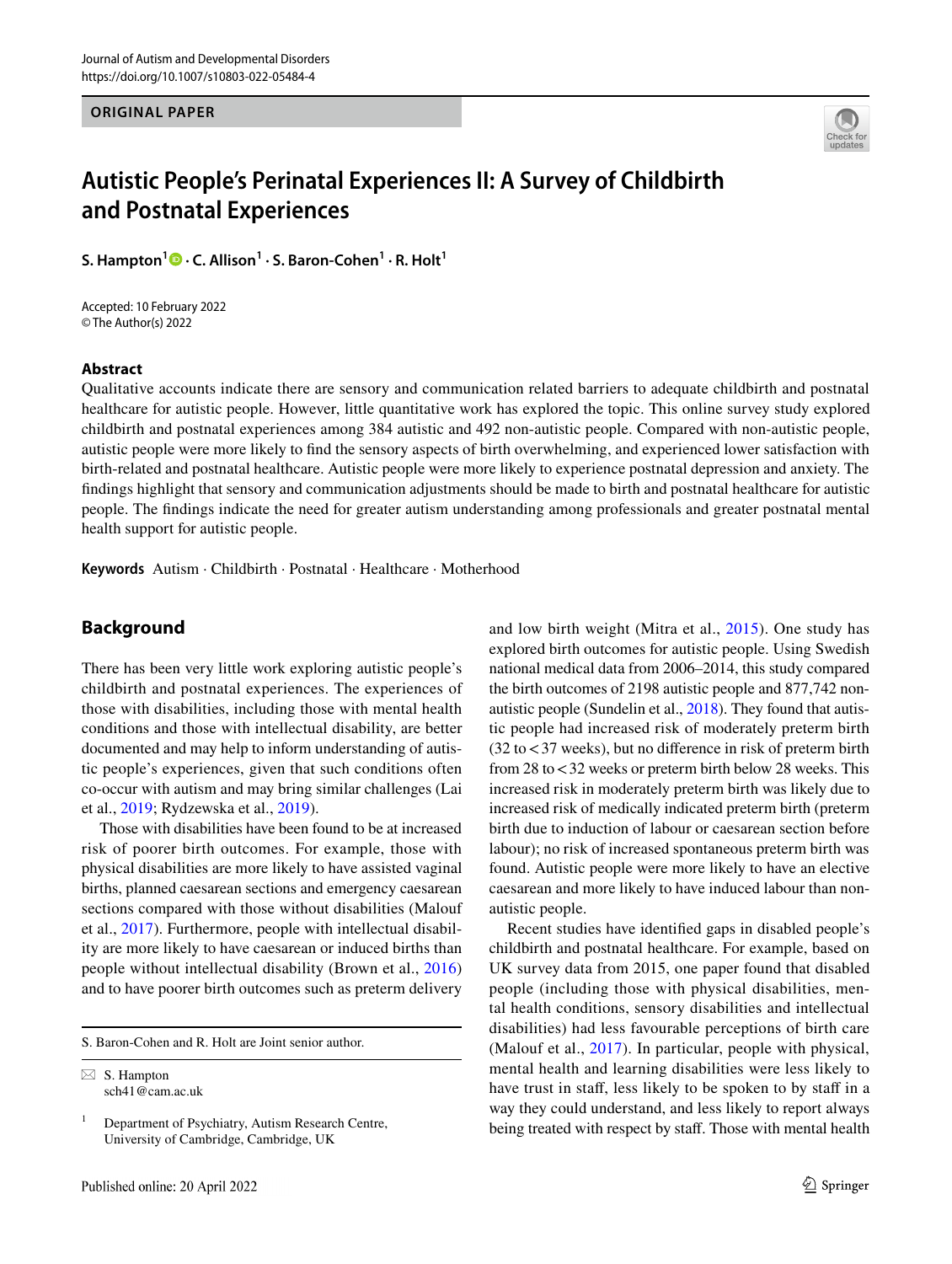and intellectual disabilities were also less likely to report that their concerns were taken seriously by staff during labour and birth. Low perceptions of healthcare were also common postnatally. During postnatal appointments, those with disabilities were less likely to feel listened to by professionals, to have trust in their midwives, and to receive the help they needed from midwives. Those with physical and mental health disabilities were also less likely to report being treated with kindness and understanding during their postnatal hospital care, less likely to report receiving support for infant feeding during their hospital stay and during the six weeks after birth, and less likely to have received sufficient information about their physical recovery after birth or possible mood changes after birth.

An analysis of UK national survey data from 2010, also found less favourable perceptions of perinatal care among people with disabilities, particularly those with mental health and learning disabilities (Redshaw et al., [2013\)](#page-13-5). In addition, this study further indicated that disabled people were less likely than non-disabled people to breastfeed and less likely to be given the pain relief they wanted during labour. A further survey study focusing on those with mental health conditions found that they had lower satisfaction concerning the experience of birth and perceived maternity care less positively than those without mental health conditions (Henderson et al., [2018](#page-13-6)). This included being less likely to feel that doctors talked to them in a way they could understand, treated them respectfully and listened to them.

Furthermore, research exploring healthcare professionals' perspectives has revealed that midwives do not feel they have sufficient training to provide appropriate care for those with mental health conditions (Noonan et al., [2018\)](#page-13-7) nor intellectual disability (Homeyard et al., [2016\)](#page-13-8). In addition, there is evidence from Swedish data that midwives can possess negative attitudes such as the belief that people with intellectual disability cannot satisfactorily manage the role of being a mother (Höglund et al., [2013\)](#page-13-9).

Studies exploring access to healthcare for autistic people have identifed sensory-related barriers to healthcare (such as difficulties with the sensory environment of healthcare facilities (Raymaker et al., [2017\)](#page-13-10)), as well as communication barriers such as difficulty processing verbal information (Raymaker et al., [2017](#page-13-10)) and a need for more accessible communication formats such as written information (Nicolaidis et al., [2015](#page-13-11)). In addition, professionals across a variety of areas of healthcare report that they lack adequate knowledge and training about autism in adults (Morris et al., [2019](#page-13-12); Urbanowicz et al., [2020\)](#page-14-1). Studies focusing specifcally on autistic experiences of maternity care have tended to echo these fndings of sensory and communication barriers to appropriate healthcare. For example, a case study of one Australian autistic woman's experiences reported that the woman found it challenging to cope with being touched by professionals during the birth (Rogers et al., [2017\)](#page-13-13). She also reported difficulties communicating with health professionals during postnatal appointments, who she felt did not take her concerns seriously, did not treat her respectfully, and judged her parenting ability negatively due to being autistic.

Another study retrospectively explored the perinatal experiences of eight autistic women (Gardner et al., [2016](#page-13-14)). The mothers reported that, during childbirth, they experienced sensory difficulties with bright lights and the sounds of other women in labour. Sensory issues surrounding touch were also identifed as making breastfeeding challenging. The mothers reported that they did not always disclose their autism diagnosis to professionals and that they required direct and clear information when interacting with professionals. They described not having had sufficient support for caring for their infant, such as understanding their baby's facial expressions and connecting emotionally with their baby. They also felt that others had judged their parenting and desired to approach parenting on their 'own terms' rather than following others' expectations. A study of 7 autistic mothers also reported sensory challenges during childbirth, such as difficulties with being touched and bright lights, and that the autistic mothers interviewed often did not feel that medical professionals understood or accommodated their sensory needs (Talcer et al., [2021](#page-14-2)). A further study reported on interviews with 24 autistic women from the USA, UK and Australia who had given birth within the previous 10 years about their experience of childbirth (Donovan,  $2020$ ). Participants expressed difficulty communicating with professionals, including difficulty conveying needs and understanding what was said to them. Difficulties in communication often led to feelings of anxiety and inhibited future attempts at communication.

Quantitative literature exploring autistic mothers' experiences is scarce. One survey study found that autistic mothers experienced communication difficulties with professionals (e.g. teachers, clinicians, social workers) (Pohl et al., [2020](#page-13-16)). They were also more likely to feel misunderstood by professionals and were reluctant to disclose their autism diagnosis for fear that professionals would change their attitude towards them if they did so. Autistic mothers were also more likely to experience postnatal depression and less likely to feel that the process of birth was adequately explained to them. Autistic mothers were just as likely to attempt to breastfeed, though were more likely to have difficulties breastfeeding their second child.

There is currently no in-depth quantitative research focusing on the childbirth and postnatal experiences of autistic people. This study aimed to explore perceptions of birth and postnatal healthcare among autistic people, in order to identify gaps in current practice. The survey also aimed to explore birth outcomes and autistic people's physical and sensory experiences during childbirth.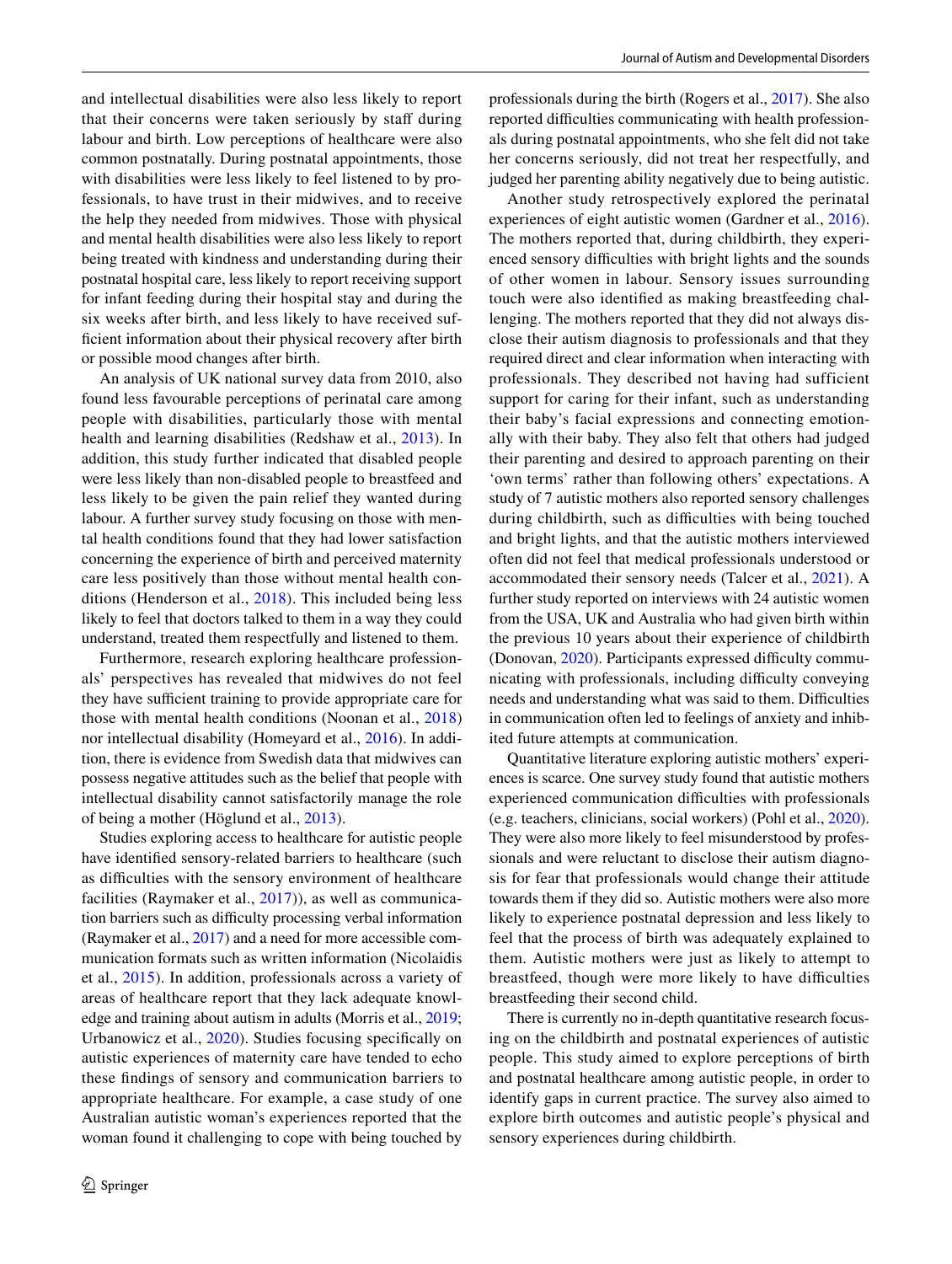## **Methods**

## **The survey**

The survey contained three sections: pregnancy, childbirth and postnatal experiences. This paper reports on the childbirth and postnatal sections, while the pregnancy section is reported on elsewhere (Hampton et al., under review). The childbirth section covered: (1) birth outcomes; (2) sensory and physical aspects of birth; (3) healthcare experiences and (4) postnatal hospital stay. The postnatal section covered: (1) postnatal health; (2) breastfeeding; (3) postnatal appointments; (4) support.

The survey contained forced choice and open-ended questions. The forced choice questions most often required one of: 'strongly agree', 'somewhat agree', 'somewhat disagree', 'strongly disagree', 'don't know' or 'not applicable'. Some questions were presented depending on the response given to a previous question. For example, 'I have had difficulties breastfeeding my baby' was only asked if respondents indicated they had breastfed. Questions concerning autism were only asked to those in the autistic group. The survey also contained demographic questions and the 10-item version of the Autism Quotient (AQ-10 (Allison et al., [2012](#page-13-17))), a self-report measure of autistic traits. Scores on the AQ-10 range from 0 to 10, with a score of six or above indicating that a clinical assessment for autism may be warranted.

The fndings from a separate qualitative study exploring autistic women's perinatal experiences (Hampton et al., [2022](#page-13-18)) were used as a foundation for choosing the topics covered. Additionally, feedback from the autistic community was sought through Twitter. Comments on which aspects of pregnancy autistic followers would like to see more research on were taken into account when creating the survey. Three autistic mothers gave feedback on the survey. Each of the mothers worked with other autistic mothers in a professional capacity, one as a midwife, another as a doula and another as a researcher. Feedback was gained through email exchanges concerning the phrasing and content of the questions. A fnal draft of the survey was also piloted with fve non-autistic mothers to help ensure that the content was appropriate and that the language used was clear. These mothers expressed overall satisfaction with the survey and minor changes were made based on their feedback. These changes included altering ambiguous language and including questions about postnatal symptoms.

Participants completed the survey online and indicated their informed consent electronically. Responses were anonymous and ethical approval was obtained from the University of Cambridge Ethics Committee, PRE.2018.093.

## **Participants**

Participants were recruited through the Cambridge Autism Research Database (CARD), parenting groups, autism support groups and social media. Participants were eligible to complete the childbirth questions if they were at least 18 years old and had given birth at least once. Participants were requested to refect on their most recent birth experience. Respondents were asked to fll in the postnatal questions if they had a child who was at least three months old at the time of completing the survey. Participants were asked to refect on their experience with their youngest child who they gave birth to.

In total, 231 people with a diagnosis of autism, 153 people who believed themselves to be autistic but did not have a diagnosis and 490 non-autistic people (who neither had a diagnosis nor believed themselves to be autistic) were included in the study. Post-hoc sensitivity power analysis indicated that for the total sample  $(n=874)$ , there was adequate (80%) power to detect small effect sizes (odds ratio  $\geq$  1.52), with a two-tailed alpha of 0.05.

Those who believed themselves to be autistic but did not have a diagnosis were included in the autistic group. This is because the mean AQ-10 score of the self-identifying group was above the cut-off of six (mean=7.01,  $SD = 2.11$ ) and, even though their AQ-10 mean score was signifcantly lower than that of those with a diagnosis (mean  $= 7.91$ ,  $SD = 1.66$ ,  $p < 0.001$ ), they scored significantly higher than the non-autistic group (mean = 1.95, SD = 1.66,  $p < 0.001$ ). This approach follows that of a previous similar paper (Pohl et al., [2020](#page-13-16)). Descriptive statistics are presented separately for participants with an autism diagnosis and participants who self-identify as autistic in Online Resource 1.

The autistic and non-autistic groups did not difer significantly on current age, education, ethnicity, whether their most recent pregnancy was singleton or multiple, total number of pregnancies or total number of live births (Table [1](#page-3-0)). The groups signifcantly difered on age at most recent birth, current partner status and country of residence. The autistic group were signifcantly more likely to identify as non-binary/other gender, had signifcantly lower annual household income, were signifcantly more likely to have been diagnosed with a psychiatric condition and gave birth to their youngest child signifcantly longer ago than the nonautistic group.

## **Data analysis**

Ineligible participants were excluded, including those under 18 years old (1 participant) and those who had never given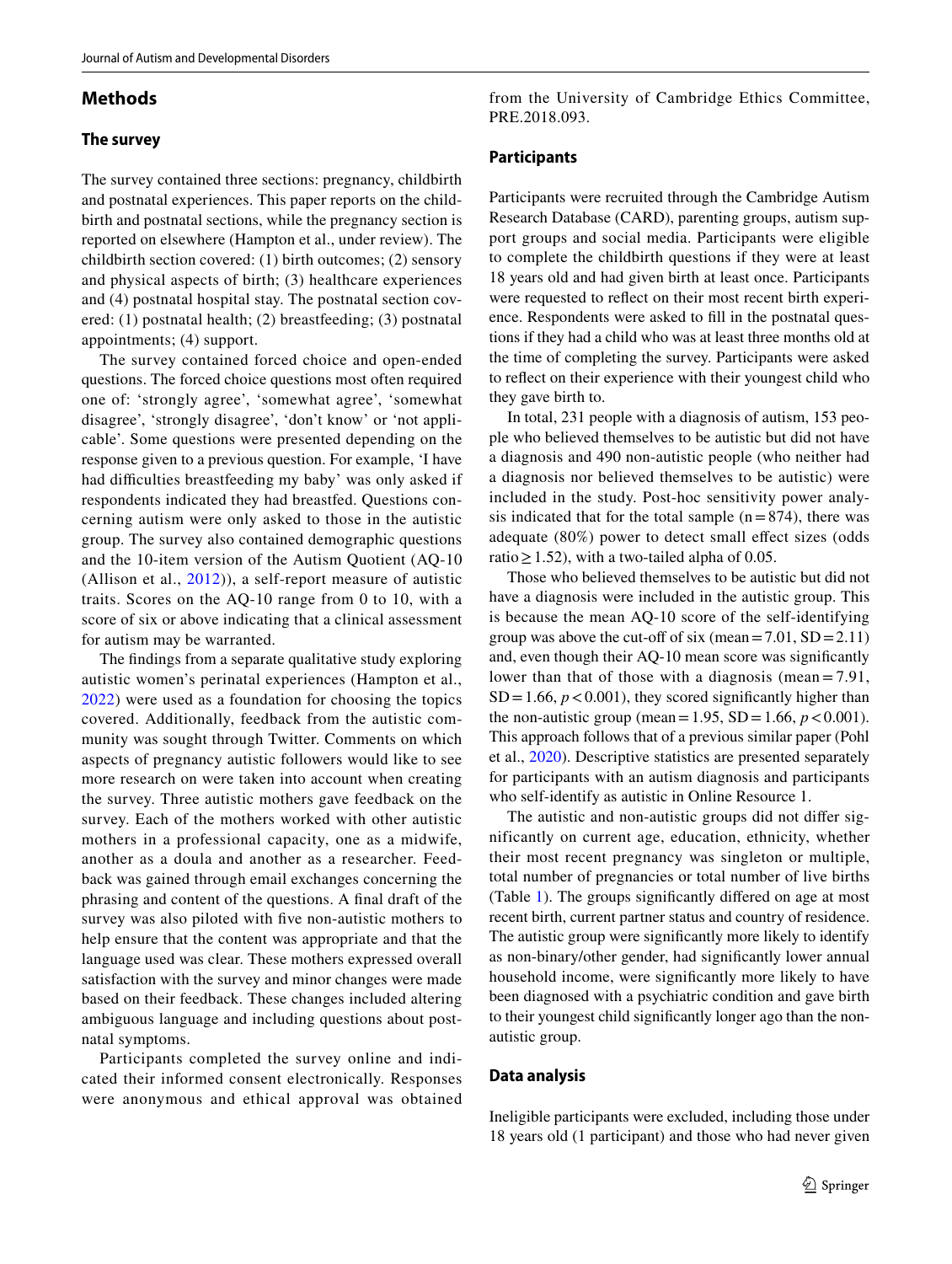<span id="page-3-0"></span>

| Table 1 Demographic              |
|----------------------------------|
| information for the autistic and |
| non-autistic groups              |

|                                                | Non-autistic group | Autistic group | $p$ value |
|------------------------------------------------|--------------------|----------------|-----------|
| Mother's current age <sup>a</sup>              |                    |                | 0.15      |
| N                                              | 490                | 384            |           |
| Mean (SD)                                      | 41.54 (9.88)       | 42.46 (9.14)   |           |
| Mother's age at most recent birth <sup>a</sup> |                    |                | 0.002     |
| N                                              | 490                | 384            |           |
| Mean (SD)                                      | 33.05 (5.03)       | 31.95 (5.32)   |           |
| Gender identity <sup>b</sup>                   |                    |                | < 0.001   |
| ${\bf N}$                                      | 490                | 384            |           |
| Female                                         | 488 (100%)         | 358 (93%)      |           |
| Male                                           | $1(0.20\%)$        | 1(0.26%)       |           |
| Non-binary/other                               | $1(0.20\%)$        | 25 (7%)        |           |
| Education <sup>b</sup>                         |                    |                | 0.23      |
| $\mathbf N$                                    | 490                | 384            |           |
| Completed high school                          | 88 (18%)           | 79 (21%)       |           |
| Undergraduate degree                           | 202 (41%)          | 142 (37%)      |           |
| Postgraduate degree                            | 178 (36%)          | 136 (35%)      |           |
| Other                                          | 22 (5%)            | 27 (7%)        |           |
| Incomeb                                        |                    |                | < 0.001   |
| N                                              | 490                | 384            |           |
| Greater than £100,000                          | 84 (16%)           | 40 (10%)       |           |
| £50,000-£100,000                               | 179 (37%)          | 92 (24%)       |           |
| £25,000-£50,000                                | 150 (31%)          | 129 (34%)      |           |
| Less than £25,000                              | 77 (17%)           | 123 (32%)      |           |
| Current partner status <sup>b</sup>            |                    |                | < 0.001   |
| $\mathbf N$                                    | 490                | 384            |           |
| Married/in a partnership                       | 429 (88%)          | 291 (76%)      |           |
| Divorced/separated/widowed                     | 34 (7%)            | 55 (14%)       |           |
| Single                                         | 27(6%)             | 38 (10%)       |           |
| Countryb                                       |                    |                | < 0.001   |
| N                                              | 490                | 384            |           |
| UK                                             | 349 (71%)          | 230 (60%)      |           |
| <b>USA</b>                                     | 48 (10%)           | 80 (21%)       |           |
| Ireland                                        | 51 (10%)           | 11 $(3%)$      |           |
| Other                                          | 42 (9%)            | 63 (16%)       |           |
| Ethnicity <sup>b</sup>                         |                    |                | 0.93      |
| N                                              | 487                | 381            |           |
| White                                          | 461 (95%)          | 361 (95%)      |           |
| Non-white                                      | 26(5%)             | 20 (5%)        |           |
| Asian                                          | 7(1%)              | 1(0.26%)       |           |
| <b>Black African/Black</b><br>Caribbean        | $1(0.20\%)$        | $0(0\%)$       |           |
| Mixed ethnicity                                | 12(2%)             | 8(2%)          |           |
| Other                                          | 6(1%)              | 11 $(3%)$      |           |
| Psychiatric condition(s) $b$                   |                    |                | < 0.001   |
| N                                              | 490                | 384            |           |
| Yes                                            | 184 (38%)          | 259 (67%)      |           |
| No                                             | 306 (62%)          | 125 (33%)      |           |
| $AQ-10 scorec$                                 |                    |                | < 0.001   |
| N                                              | 490                | 384            |           |
| Mean (SD)                                      | 1.95(1.66)         | 7.55(1.91)     |           |
| Total number of pregnancies <sup>c</sup>       |                    |                | 0.62      |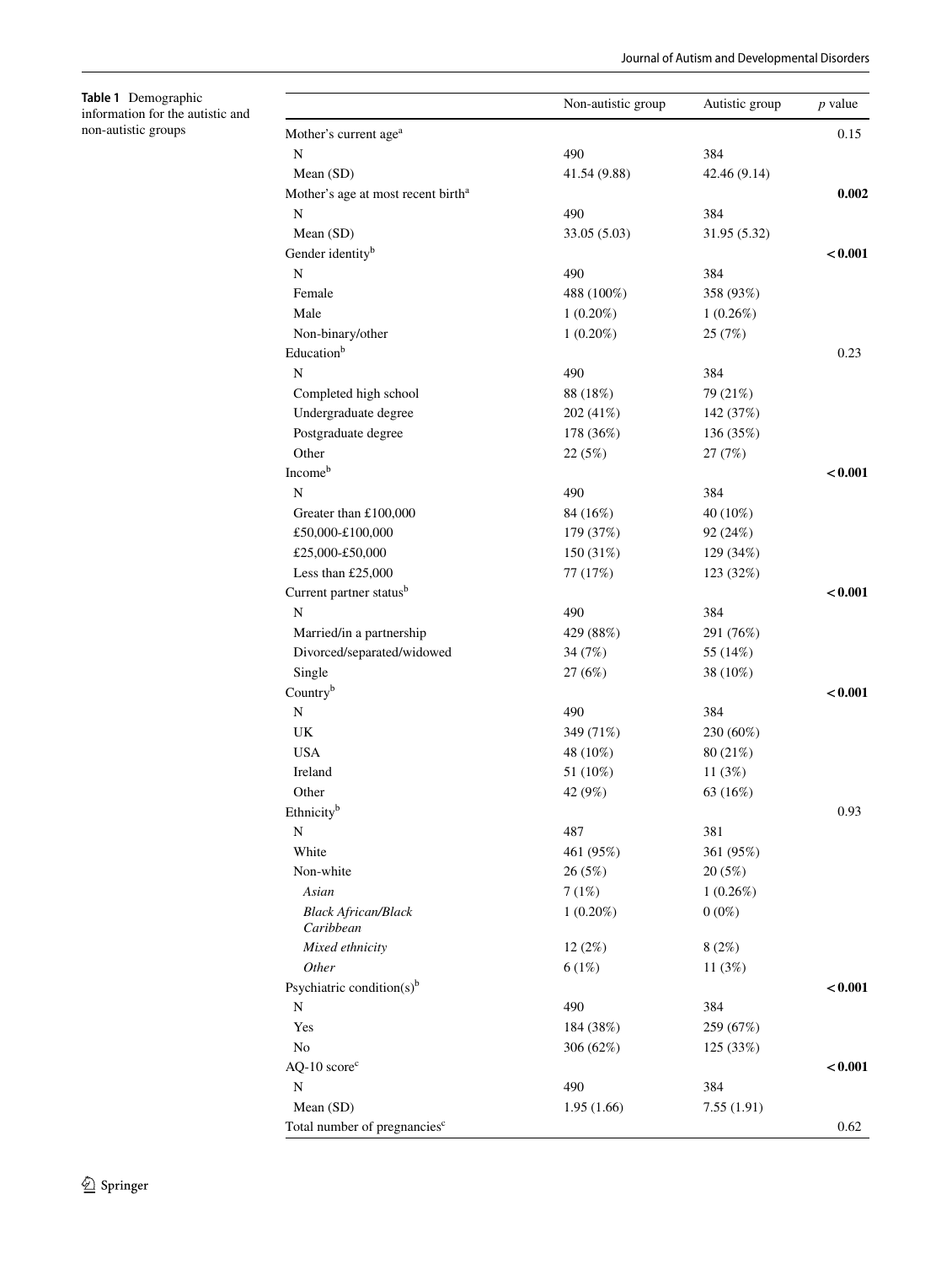|                                                  | Non-autistic group | Autistic group | $p$ value |
|--------------------------------------------------|--------------------|----------------|-----------|
| N                                                | 490                | 384            |           |
| Mean $(SD)$                                      | 2.93(1.79)         | 3.08(2.02)     |           |
| Total number of live births <sup>c</sup>         |                    |                | 0.31      |
| N                                                | 490                | 384            |           |
| Mean $(SD)$                                      | 1.99(1.07)         | 2.10(1.20)     |           |
| Age of youngest child in years <sup>c</sup>      |                    |                | < 0.001   |
| N                                                | 490                | 384            |           |
| Mean $(SD)$                                      | 8.39 (8.36)        | 10.48(8.62)    |           |
| Singleton or multiple birth (youngest child) $b$ |                    |                | 0.64      |
| N                                                | 490                | 384            |           |
| Singleton                                        | 478 (98%)          | 377 (98%)      |           |
| Multiple                                         | 12(2%)             | 7(2%)          |           |
|                                                  |                    |                |           |

*SD* standard deviation

a T-test performed

b Fisher's exact test performed

c Wilcoxon rank-sum test performed

*p*-values in bold are significant at  $p < 0.05$ 

birth (13 participants). Participants were excluded if they were suspected to be duplicates, that is, if they had the same identifying code as another participant and gave the same demographic responses (30 participants). Duplicates may have arisen due to participants re-starting the survey after the initial link expired. Anyone who had not answered at least 20 percent of the survey questions beyond the demographic questions was excluded (197 participants).

'Strongly agree' and 'somewhat agree' responses were combined into an 'agree' category and 'strongly disagree' and 'somewhat disagree' were combined into a 'disagree' category, in order to facilitate analysis with logistic regression, and for ease of interpretation of results. Similarly, 'very satisfed' and 'somewhat satisfed' were reduced to 'satisfed', and 'very dissatisfed' and 'somewhat dissatisfed' were reduced to 'dissatisfed'. This approach of collapsing Likert scales to two categories and performing binary logistic regression has been taken in prior survey studies of perinatal experiences (e.g. Redshaw et al., [2013\)](#page-13-5). 'Don't know' and 'Not applicable' responses were excluded from analysis.

Where possible, thematically similar items were analysed in a multivariate manner in order to account for correlations among items. This was achieved by reshaping the data into long format such that responses for all items were aggregated into one binary (agree/disagree) outcome variable. In this manner, items were efectively treated as repeated measures. A multilevel binary logistic regression was then performed with the agree/disagree response variable as the outcome and group as a predictor. Each model included a random intercept for participant to account for dependency due to repeated measures. A group by item interaction term was included in each model in order to obtain odds ratios and confdence intervals for each individual item. Items that correlated negatively with the other items within the multivariate analysis were reverse scored prior to analysis. To obtain an omnibus analysis of the efect of group across the items as a whole, a likelihood ratio test was performed comparing the model with group as a predictor and the model without group as a predictor; if the model with group as a predictor was a signifcantly better model than that without, group was considered to have a significant effect on responses across the items as a whole. Only if this omnibus test was signifcant were analyses relating to individual items presented.

Decisions to group items together in a multivariate analysis were based on thematic similarity between items (e.g. questions regarding childbirth experiences were analysed together, questions regarding breastfeeding were analysed together etc.). Polychoric correlations between theoretically related items were also conducted (see Online Resource 2). Thematically similar items were generally at least moderately correlated ( $r \ge 0.30$  was considered moderate (Cohen, [1992](#page-13-19))), supporting a multivariate analysis. Some items were only weakly correlated with others and were excluded from the multivariate analysis. For example, items concerning attending appointments were strongly correlated with each other though had few correlations of  $r \geq 0.30$  with other postnatal healthcare items, and therefore were analysed together in a multivariate analysis but excluded from the main postnatal healthcare multivariate analysis.

Some items that were survey logic dependent (only presented depending on the response to a prior question) were excluded from multivariate analyses. For example, the question, 'I found it helpful to have access to sensory items' was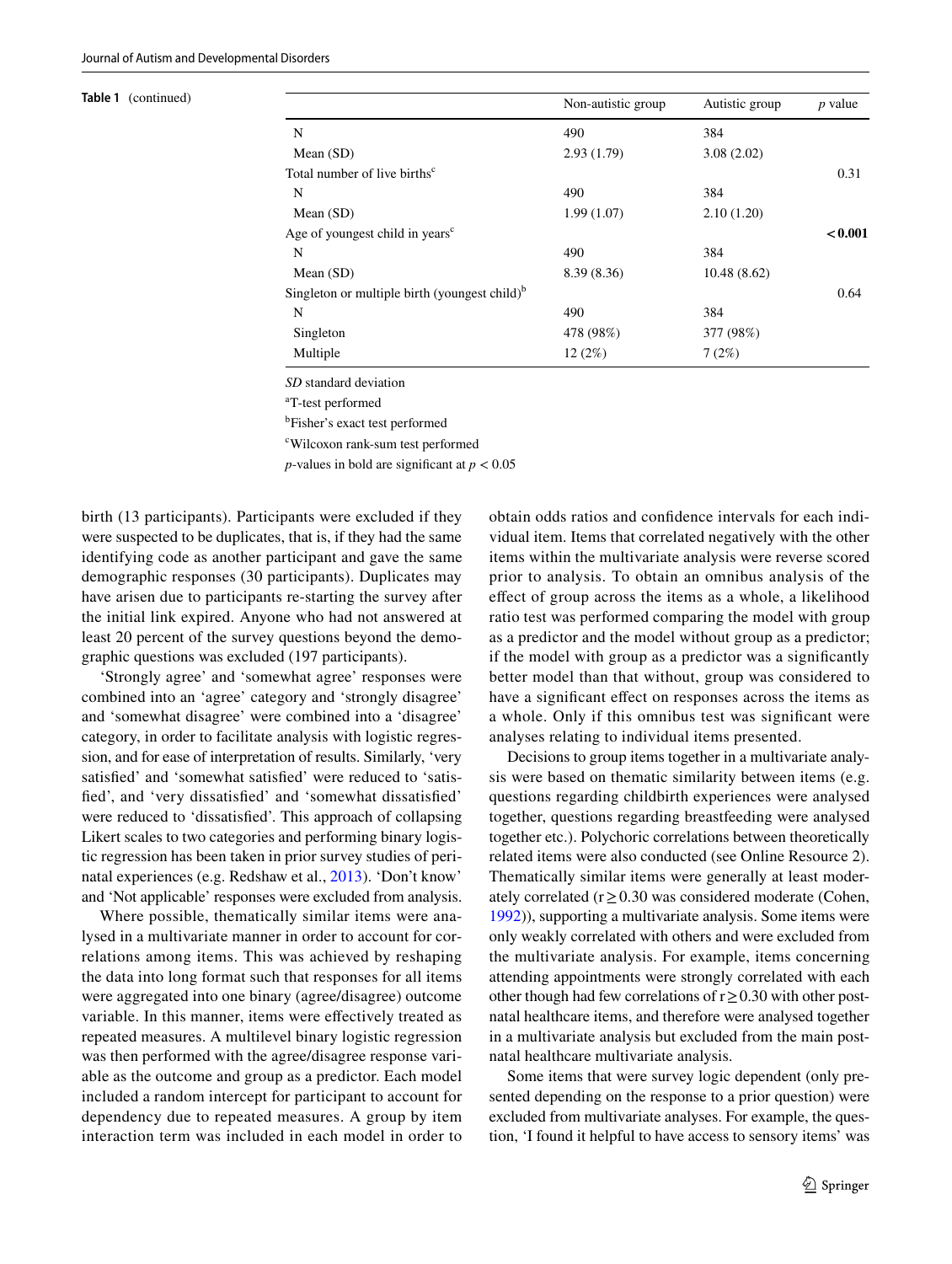asked only if participants previously indicated having access to sensory items during birth and the question, 'I would have found it helpful to have access to sensory items' was asked if participants indicated not having access. These questions were therefore not entered together into a multivariate analysis and were analysed individually.

Correction for multiple comparisons was not applied to analyses of individual items within a multivariate analysis, though all other analyses were FDR corrected (i.e. all analyses of individual items not included within a multivariate analysis and omnibus tests of the overall effect on group on multiple items were corrected for together). Questions within the birth section and questions within the postnatal section were corrected for separately. *p* values of less than 0.05 are considered significant.

All analyses included the following covariates: mothers' age at giving birth, time passed since giving birth (age in days of their youngest biological child), the number of live births the participant had experienced, country of residence, income, current partner status and the presence of one or more psychiatric conditions (yes or no). For questions concerning birth experiences, gestational age at birth and type of delivery (vaginal, assisted vaginal, elective caesarean or emergency caesarean) were included as covariates. Correlations between covariates were conducted and none were highly correlated (all were  $r = 0.30$  or below). The adjusted odds ratio (aOR) is reported for each analysis. Those participants with missing data for any covariate were excluded from analyses (25 participants for the postnatal questions and an additional 21 participants for the birth questions).

While the quantitative data are the focus of this paper, quotes from the open-text responses are also reported in order to elucidate the quantitative data. A full qualitative analysis (Braun & Clarke, [2006](#page-13-20)) was not conducted and as such, the open-text response data are intended to provide preliminary, speculative elucidation of the quantitative findings.

## **Results**

## **Childbirth Experiences**

#### **Birth Outcomes: Delivery Type and Gestational Age**

There were no signifcant group diferences in delivery type nor gestational age at birth (Table [2\)](#page-5-0).

#### **Childbirth Experiences**

For questions concerning birth experiences, a multivariate binary logistic regression was performed. A model including group as a covariate was a better ft than the model without group,  $X^2(9) = 206.16$ ,  $p < 0.001$ , indicating that the groups signifcantly difered.

The autistic group were signifcantly more likely to feel overwhelmed by sensory input during birth (65% vs. 29%; Online Resource 3, Supplementary Table 1). There was no signifcant group diference in having access to sensory items (such as a weighted blanket, scented oil, fdget toys etc.). However, for those who did not have access to sensory items, the autistic group were signifcantly more likely to feel that these items would have been helpful (50% vs. 17%). The autistic group were signifcantly less likely to agree that they felt aware of their body's signals and how to correctly interpret them during birth (52% vs. 65%).

The autistic group were also signifcantly more likely than the non-autistic group to have experienced a meltdown (29% vs. 17%) and a shutdown (38% vs. 8%). A meltdown can be

<span id="page-5-0"></span>

|  |  |  |  | Table 2 Delivery type and gestational age |  |
|--|--|--|--|-------------------------------------------|--|
|--|--|--|--|-------------------------------------------|--|

|                                                 | Non-autistic group $(n=480)$    | Autistic group $(n=373)$ | aOR (95% CI)        | <i>p</i> value | $p$ value (FDR adjusted) |
|-------------------------------------------------|---------------------------------|--------------------------|---------------------|----------------|--------------------------|
| Delivery type: <sup>a</sup>                     |                                 |                          |                     |                |                          |
| Vaginal                                         | 301 (63%)                       | 242 (65%)                | $1.04(0.76 - 1.45)$ | 0.79           | 0.92                     |
| Assisted vaginal                                | 51 (11%)                        | 34 (9%)                  | $1.02(0.60-1.70)$   | 0.95           | 0.95                     |
| Elective caesarean                              | 49 (10%)                        | 38 (10%)                 | $1.06(0.64 - 1.74)$ | 0.82           | 0.92                     |
| Emergency caesarean                             | 76 (16%)                        | 57 (15%)                 | $0.96(0.63 - 1.47)$ | 0.86           | 0.92                     |
| Induced                                         | 108 (23%)                       | 92(25%)                  | $1.11(0.77-1.58)$   | 0.58           | 0.87                     |
|                                                 | Non-autistic group<br>$(n=480)$ | Autistic group $(n=373)$ | B(SE)               | <i>p</i> value | $p$ value (FDR adjusted) |
| Mean gestational age at<br>birth $(days)(SD)^b$ | 276 (17.80)                     | 275 (15.20)              | 1.01(1.23)          | 0.41           | 0.68                     |

*aOR*adjusted odds ratio, *CI* confdence intervals, *FDR*false discovery rate, *B*beta, *SE*standard error

a Binary logistic regressions performed

<sup>b</sup>Multiple linear regression performed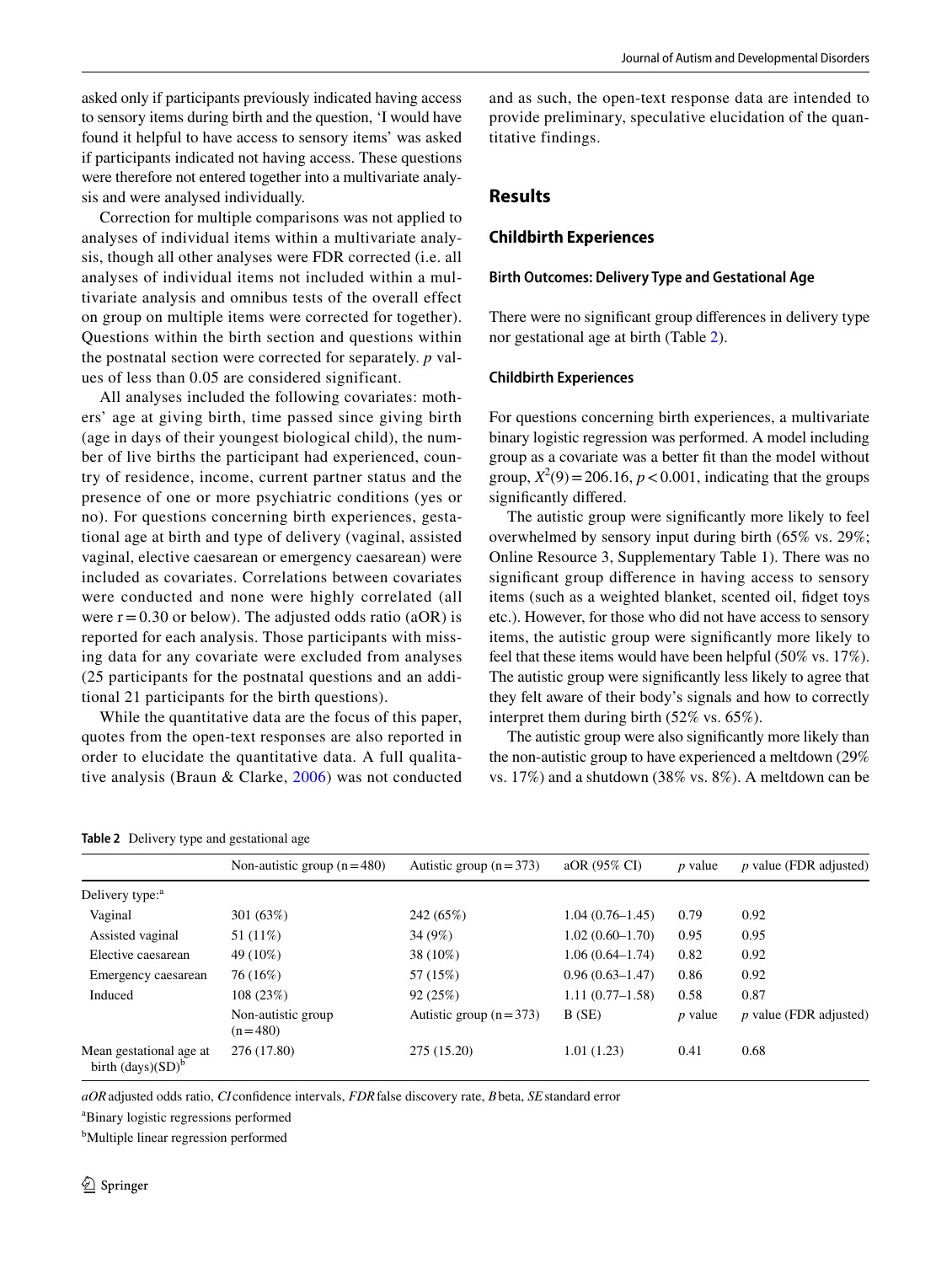defned as becoming overwhelmed by the current situation and expressing this verbally (e.g. shouting, screaming, crying) or physically (e.g. kicking, lashing out, biting). Shutdowns can be defned as becoming overwhelmed and withdrawing from the world around oneself, for example being unable to communicate, lying down and being completely still and not being able to move. However, there were no signifcant group diferences in the likelihood of agreeing that professionals responded to their meltdown (33% vs. 59%) or shutdown (35% vs. 50%) how they would have liked. When asked to describe how they would have liked medical professionals to respond, the autistic group particularly highlighted a need for more understanding of shutdowns, '*When I was crying/shouting they seemed to understand what I was feeling, but most of the time I was shut down and silent and they didn't seem to understand that it was a shutdown and that I wasn't able to focus on anything in the room or understand anything being asked of me'*.

Regarding relationships with professionals, the autistic group were signifcantly less likely to agree that they were kept adequately informed by professionals (55% vs. 73%), that professionals listened to their requests (57% vs. 75%), that professionals had an accurate understanding of what they were perceiving physically (40% vs. 72%) and they were more likely to agree that they felt pressure to behave in a socially normative way during the birth (64% vs. 34%).

The groups did not signifcantly difer on whether or not they made a birth plan, though the autistic group were signifcantly less likely to agree that medical professionals took their birth plan into account (52% vs. 65%). The groups did not difer on whether or not they had someone to advocate for them (for example, a partner, friend or family member) during the birth (71% of the autistic group and 75% of the non-autistic group did). For those who had an advocate, the groups did not difer in their tendency to agree that having an advocate was helpful (82% of the autistic group and 87% of the non-autistic group agreed). For those who did not have an advocate, the autistic group were significantly more likely to agree that having an advocate would have been helpful (64% vs. 33%). The autistic group were also significantly less likely to feel satisfed with the medical care they received during childbirth (71% vs. 86%).

When asked whether professionals had a good understanding of how being autistic afected them during the birth, the majority (65%) of autistic participants felt that this questions was not applicable to them (possibly due to not being diagnosed at the time of their most recent birth). 20% disagreed and 2% agreed that professionals had a good understanding of how autism afected them.

#### **Postnatal Hospital Stay**

For questions concerning postnatal hospital experiences, a multivariate binary logistic regression was performed. A model including group as a predictor was a better ft than the model without group,  $X^2(2) = 61.68$ ,  $p < 0.001$ . Of those who indicated that they stayed on a shared postnatal ward at the hospital, the autistic group were signifcantly more likely to agree that they found this overwhelming in terms of sen-sory input (88% vs. 61%; Table [3](#page-6-0)). The autistic group were

|                                                                                                      | Non-autistic group | Autistic group | aOR (95% CI)         | $p$ value |
|------------------------------------------------------------------------------------------------------|--------------------|----------------|----------------------|-----------|
| I found being on a shared post-<br>natal ward overwhelming in<br>terms of sensory input <sup>a</sup> |                    |                | $7.41(3.86 - 14.27)$ | < 0.001   |
| N                                                                                                    | 274                | 186            |                      |           |
| Agree                                                                                                | 168 (61%)          | 163 (88%)      |                      |           |
| Disagree                                                                                             | 99 (36%)           | $21(11\%)$     |                      |           |
| Don't know                                                                                           | 2(1%)              | $0(0\%)$       |                      |           |
| Not applicable                                                                                       | 5(2%)              | 2(1%)          |                      |           |
| Overall, how satisfied were you<br>with the services you received<br>during your postnatal stay?     |                    |                | $0.32(0.21 - 0.49)$  | < 0.001   |
| N                                                                                                    | 464                | 358            |                      |           |
| Satisfied                                                                                            | 318 (69%)          | 190 (53%)      |                      |           |
| Dissatisfied                                                                                         | 103(22%)           | 130 (36%)      |                      |           |
| Don't know                                                                                           | $0(0\%)$           | 4(1%)          |                      |           |
| Not applicable                                                                                       | 43 (9%)            | 34 (10%)       |                      |           |
|                                                                                                      |                    |                |                      |           |

*Note.* Multivariate binary logistic regression performed

*p*-values in bold are significant at  $p < 0.05$ 

a Item reverse scored prior to multivariate analysis. Inverse of aOR and CIs presented

#### <span id="page-6-0"></span>**Table 3** Postnatal hospital stay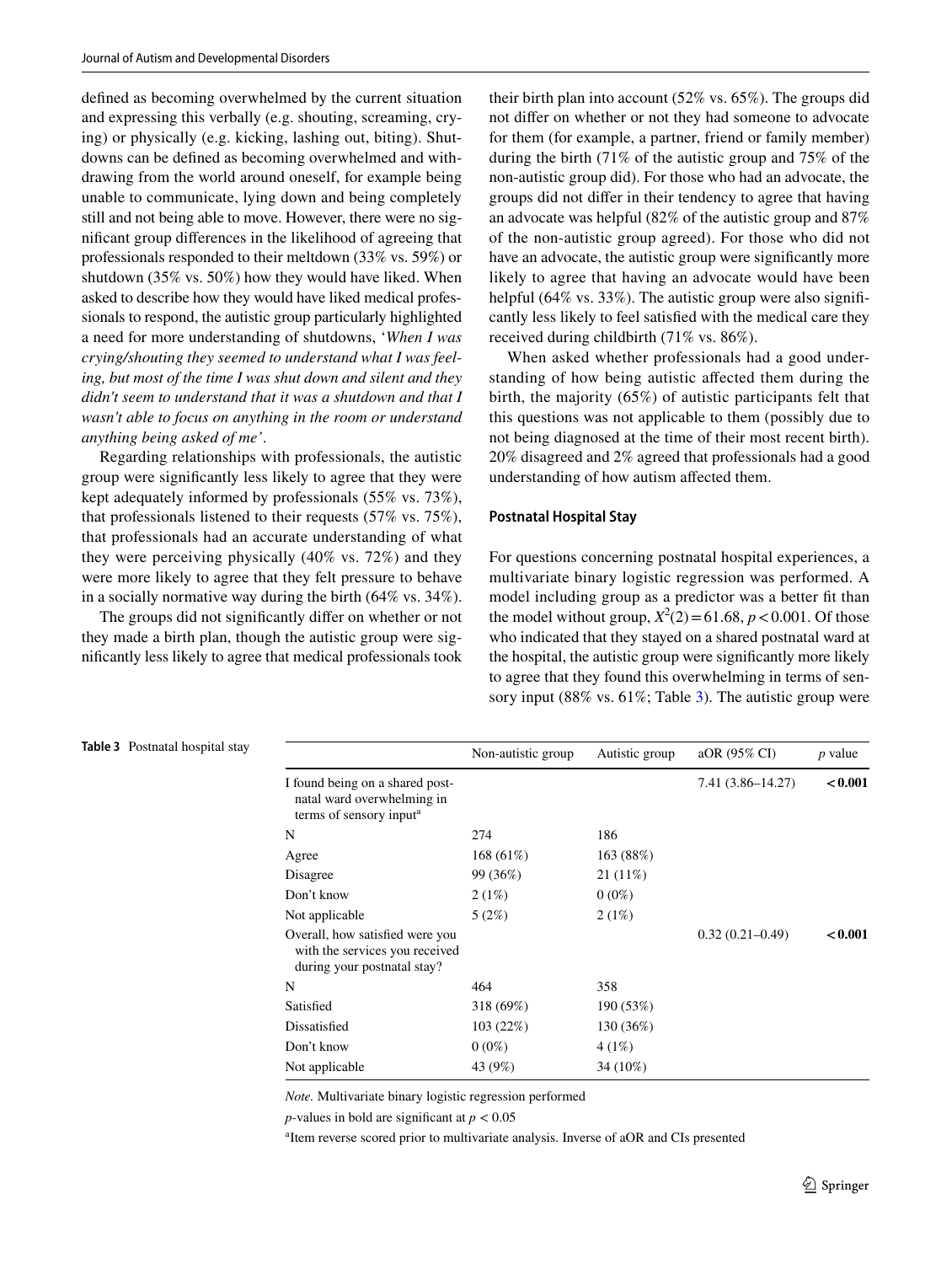## **Postnatal Experiences**

## **Postnatal Physical and Mental Health**

Questions about postnatal physical symptoms were explored with multivariate binary logistic regression. A model including group as a covariate was a better ft than the model without group,  $X^2(2) = 57.23$ ,  $p < 0.001$ . The autistic group were signifcantly less likely to feel prepared to cope with physical postnatal symptoms (56% vs. 73%; Table [4](#page-7-0)). The autistic group were also signifcantly less likely to have known when to seek help with postnatal symptoms (60% vs. 83%). The autistic group were signifcantly more likely to have been told by a professional that they had postnatal depression (30% vs. 13%) and postnatal anxiety (19% vs. 7%).

## **Breastfeeding Experiences**

For questions concerning breastfeeding, a multivariate binary logistic regression was performed. A model including group as a predictor was a better ft than the model without group,  $X^2(3) = 21.33$ ,  $p < 0.001$ . The autistic group were more likely to have breastfed or attempted to breastfeed (94% vs. 91%; Online Resource 3, Supplementary Table 2). Among those who had breastfed, the groups did not signifcantly differ on having had difficulties breastfeeding (60%) of the autistic group and 57% of the non-autistic group). Among those who had experienced difficulties breastfeeding, the autistic group were signifcantly more likely to have had difficulties due to sensory issues (47% vs. 10%).

Among those who breastfed, the autistic group were signifcantly less likely to agree that they found it easy to access support (48% vs. 60%) and were signifcantly less likely to be satisfed with the support they received (48% vs. 56%).

#### <span id="page-7-0"></span>**Table 4** Postnatal physical and mental health

|                                                                                                   | Non-autistic group | Autistic group | aOR (95% CI)        | $p$ value | $p$ value<br>(FDR<br>adjusted) |
|---------------------------------------------------------------------------------------------------|--------------------|----------------|---------------------|-----------|--------------------------------|
| I felt prepared to cope with physical postnatal symptoms after<br>giving birth                    |                    |                | $0.26(0.15-0.45)$   | < 0.001   |                                |
| N                                                                                                 | 435                | 357            |                     |           |                                |
| Agree                                                                                             | 316 (73%)          | 201 (56%)      |                     |           |                                |
| Disagree                                                                                          | 115 (26%)          | 152 (43%)      |                     |           |                                |
| Don't know                                                                                        | $0(0\%)$           | 2(1%)          |                     |           |                                |
| Not applicable                                                                                    | 4(1%)              | 2(1%)          |                     |           |                                |
| I have known when to seek help with physical postnatal symp-<br>toms                              |                    |                | $0.12(0.07-0.23)$   | < 0.001   |                                |
| N                                                                                                 | 435                | 357            |                     |           |                                |
| Agree                                                                                             | 360 (83%)          | 215 (60%)      |                     |           |                                |
| Disagree                                                                                          | 65 (15%)           | 132 (37%)      |                     |           |                                |
| Don't know                                                                                        | $2(0.46\%)$        | 7(2%)          |                     |           |                                |
| Not applicable                                                                                    | 8(2%)              | 3(1%)          |                     |           |                                |
| Were you told by a medical/health professional that you had<br>postnatal depression? <sup>a</sup> |                    |                | $2.31(1.54 - 3.49)$ | < 0.001   | < 0.001                        |
| $\mathbf N$                                                                                       | 435                | 355            |                     |           |                                |
| Yes                                                                                               | 55 (13%)           | 108 (30%)      |                     |           |                                |
| N <sub>0</sub>                                                                                    | 380 (87%)          | 247 (70%)      |                     |           |                                |
| Were you told by a medical/health professional that you had<br>postnatal anxiety? <sup>a</sup>    |                    |                | $1.92(1.16-3.24)$   | 0.01      | 0.02                           |
| N                                                                                                 | 434                | 356            |                     |           |                                |
| Yes                                                                                               | 32(7%)             | 69 (19%)       |                     |           |                                |
| N <sub>0</sub>                                                                                    | 402 (93%)          | 287 (81%)      |                     |           |                                |
|                                                                                                   |                    |                |                     |           |                                |

*Note.* Multivariate binary logistic regression performed

*p*-values in bold are significant at  $p < 0.05$ 

a Item not included within multivariate analysis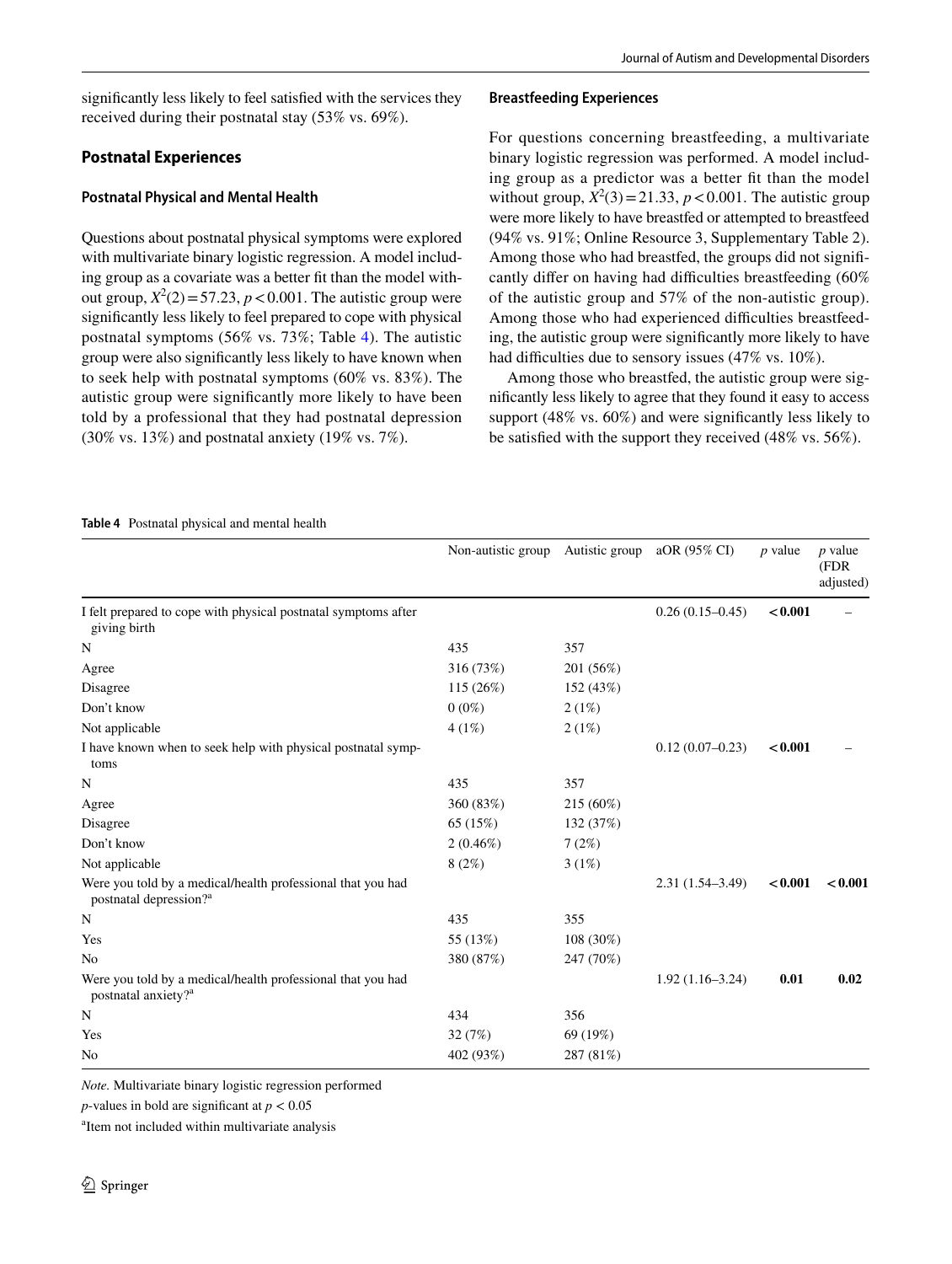<span id="page-8-0"></span>**Table 5** Autism disclosure, adjustments and autism understanding at postnatal appointments

|                                                                                            | N   | Yes         | N <sub>0</sub> | Not applicable           |                |
|--------------------------------------------------------------------------------------------|-----|-------------|----------------|--------------------------|----------------|
| Disclosed autism to:                                                                       |     |             |                |                          |                |
| Midwife                                                                                    | 350 | 25(7%)      | 90(26%)        | 235 (67%)                |                |
| Health visitor                                                                             | 350 | 29 (8%)     | 91 (26%)       | 230 (66%)                |                |
| Doctor/GP                                                                                  | 352 | 40 $(11\%)$ | 94 (27%)       | 218 (62%)                |                |
| Adjustments offered                                                                        | 50  | 17(34%)     | 33 (66%)       | -                        |                |
| Adjustments desired that were not offered                                                  | 50  | 23 (46%)    | 27 (54%)       | $\overline{\phantom{0}}$ |                |
|                                                                                            | N   | Agree       | Disagree       | Don't know               | Not applicable |
| Health professionals have had a good<br>understanding of how being autistic<br>affects me: |     |             |                |                          |                |
| Midwife                                                                                    | 348 | 25(7%)      | 32 (9%)        | 38 (11%)                 | 253 (73%)      |
| Health visitor                                                                             | 346 | 22(6%)      | 38 (11%)       | 41 (12%)                 | 245 (71%)      |
| Doctor/GP                                                                                  | 349 | 31 (9%)     | 49 (14%)       | 46 (13%)                 | 223 (64%)      |
|                                                                                            |     |             |                |                          |                |

#### **Postnatal Appointments**

**Autism Disclosure, Adjustments and Autism Understanding** When asked whether they had disclosed their autism during postnatal appointments, the majority of autistic participants considered the question not applicable (Table [5](#page-8-0)). Of those who felt the question was applicable, the majority had not disclosed. 26% did not disclose to their midwife (7% disclosed), 26% did not disclose to their health visitor (8% disclosed) and 27% did not disclose to their doctor/GP (11% disclosed). When asked what had infuenced their decision, in their open-text responses many commented that they were not diagnosed at the time. Those who did not disclose sometimes described fear that disclosure would lead to discrimination, '*I would never disclose for fear of discrimination. I'll tell a perfect stranger before I'll tell a doctor or a nurse, because I want to be believed*'.

Of those who had disclosed, 34% indicated that adjustments were made for them. Participants indicated in their open-text responses that these adjustments included home visits, longer appointments, accommodating sensory issues and giving information in a visual format. Among those who had disclosed, 46% agreed that there were adjustments they would have liked but that were not offered to them. When asked to give an open-text response what adjustments would have been helpful, participants mentioned home visits, longer appointments, dimming the lights in appointments, giving written information, and being able to book appointments through another method than telephone.

When asked whether health professionals had a good understanding of how being autistic affects them, most participants indicated that the question was not applicable (possibly due to not being diagnosed). A small minority of autistic participants agreed that their midwife, health visitor

or doctor/GP had a good understanding of autism (7%, 6% and 9% respectively).

**Attending Postnatal Appointments** For questions concerning attending postnatal appointments, a multivariate binary logistic regression was performed. A model including group as a covariate was a better ft than the model without group,  $X^2(4) = 14.21$ ,  $p = 0.01$ . However, individual analyses of each appointment type revealed no signifcant group difer-ences (Table [6](#page-9-0)).

**Other Aspects of Postnatal Appointments** The remaining questions concerning postnatal appointments were explored with a multivariate binary logistic regression. A model including group as a predictor was a better ft than the model without group,  $X^2(19) = 330.66$ ,  $p < 0.001$ .

The autistic group were signifcantly more likely to indicate that they found it stressful to have professionals visit their home, such as midwives and health visitors who complete postnatal checks (63% vs. 22%; Online Resource 3, Supplementary Table 3). Both groups were just as likely to see the same professional at each postnatal appointment e.g. the same midwife at each midwife appointment (39% vs. 40%), though the autistic group were signifcantly more likely to agree that seeing the same professional at each appointment was important to them (89% vs. 76%). The autistic group were also signifcantly more likely to have found it stressful when the professional they saw was not who they were expecting to see (59% vs. 31%).

The autistic group were signifcantly less likely to agree that professionals took their questions and concerns seriously (59% vs. 82%), to have felt comfortable asking questions (58% vs. 85%), to feel that professionals treated them respectfully (71% vs. 90%) and to have felt able to trust professionals (56% vs. 82%). 49% of the autistic group felt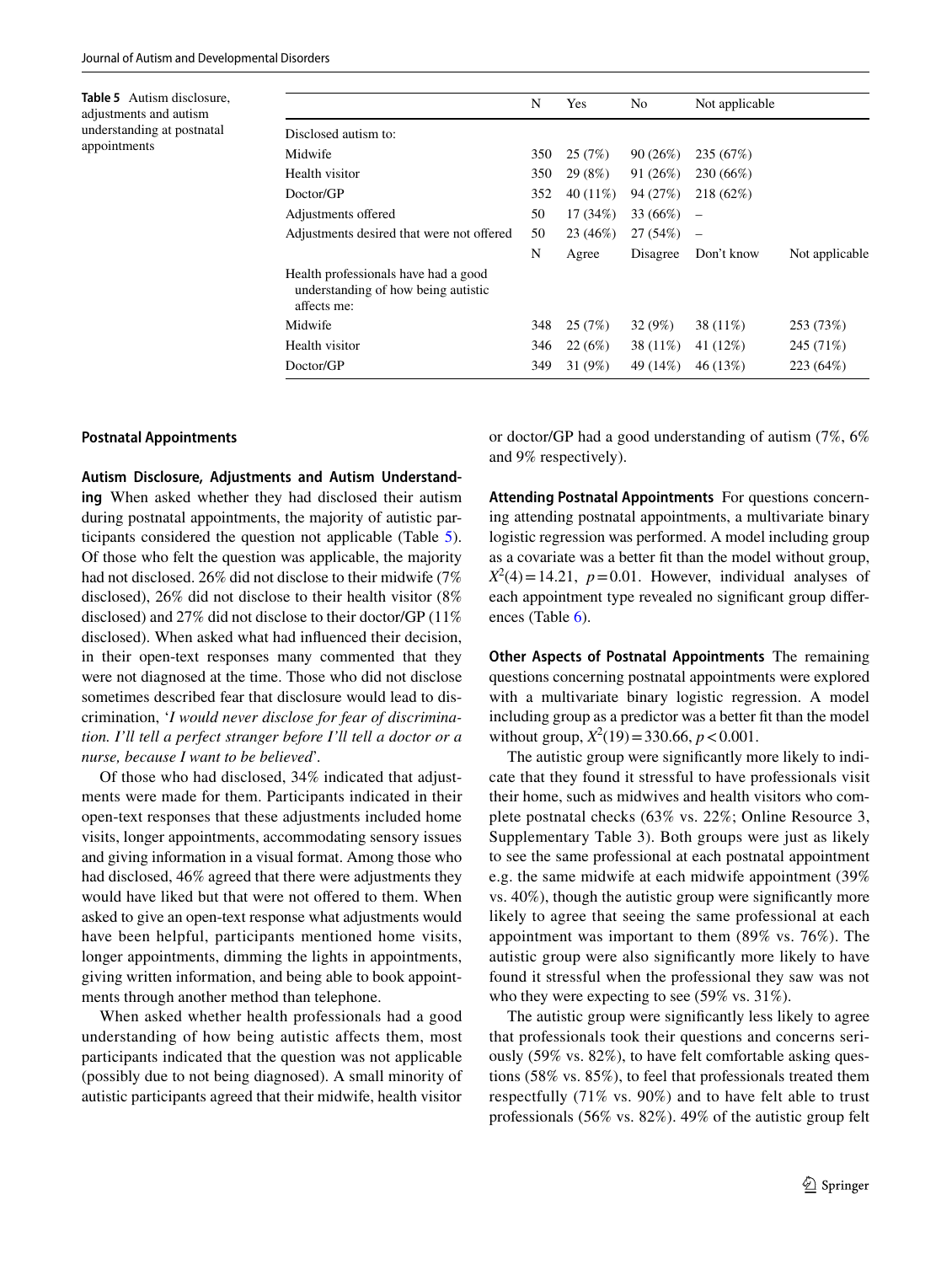|                                          | Non-autistic group | Autistic group | aOR (95% CI)          | $p$ value |
|------------------------------------------|--------------------|----------------|-----------------------|-----------|
| Attended all                             |                    |                |                       |           |
| midwife appointments                     |                    |                | $7.69(0.65 - 90.70)$  | 0.11      |
| N                                        | 433                | 352            |                       |           |
| Yes                                      | 367 (85%)          | 274 (78%)      |                       |           |
| No                                       | 14 (3%)            | 9(3%)          |                       |           |
| Not applicable                           | 52 (12%)           | 69 (20%)       |                       |           |
| Attended all health visitor appointments |                    |                | $0.32(0.08 - 1.80)$   | 0.20      |
| N                                        | 432                | 350            |                       |           |
| Yes                                      | 387 (90%)          | 272 (78%)      |                       |           |
| No                                       | 15 (3%)            | 20(6%)         |                       |           |
| Not applicable                           | 30(7%)             | 58 (17%)       |                       |           |
| Attended mother's 6 week check           |                    |                | 11.36 (0.95-194.00)   | 0.06      |
| N                                        | 432                | 352            |                       |           |
| Yes                                      | 407 (94%)          | 329 (94%)      |                       |           |
| No                                       | 11 $(3%)$          | 8(2%)          |                       |           |
| Not applicable                           | 13 (3%)            | 15 (4%)        |                       |           |
| Attended baby's 6-8 week check           |                    |                | $7.39(0.36 - 153.00)$ | 0.20      |
| N                                        | 428                | 353            |                       |           |
| Yes                                      | 417 (97%)          | 341 (97%)      |                       |           |
| N <sub>o</sub>                           | 4(1%)              | 5(1%)          |                       |           |
| Not applicable                           | 7(2%)              | 7(2%)          |                       |           |

#### <span id="page-9-0"></span>**Table 6** Attending postnatal appointments

*Note*. Multivariate binary logistic regression performed

negatively judged by professionals during postnatal appointments, signifcantly more than the non-autistic group (23%).

The autistic group were signifcantly less likely to have received as much information as they would have liked during postnatal appointments about their mental health (36% vs. 60%), looking after a baby (30% vs. 43%), how to interpret a baby's cries (59% vs. 70%) and how to play with a baby (34% vs. 44%). The autistic group were also signifcantly less likely to be satisfed with the way in which information was presented (58% vs. 80%).

The groups did not signifcantly difer on whether or not they had someone to advocate for them at postnatal appointments. Among those who had an advocate, the groups did not difer on whether they agreed that this was helpful (85% of the autistic group and 79% of the non-autistic group agreed). However, among those who did not have an advocate, the autistic group were signifcantly more likely to agree that an advocate would have been helpful (57% vs. 23%).

The autistic group were less likely to be satisfed with their midwife appointments (60% vs. 78%), health visitor appointments (51% vs. 72%) and doctor/GP appointments (62% vs. 81%). The autistic group were signifcantly more likely to have found it difficult to attend drop-in clinics to get their baby weighed (49% vs. 29%) and parent and baby groups (80% vs. 41%).

**Impact of Disclosure on Postnatal Healthcare** Results of analyses exploring the impact of disclosure of an autism diagnosis on postnatal healthcare are presented in Online Resource 4. A multivariate binary logistic regression revealed that whether or not participants disclosed their diagnosis did not signifcantly predict responses to the postnatal appointments questions as a whole.

#### **Postnatal Support**

For questions concerning postnatal support, a multivariate binary logistic regression was performed. A model including group as a covariate was a better ft than the model without group,  $X^2(3) = 41.05$ ,  $p < 0.001$ . The autistic group were less likely to feel they had all the support they needed from their partner/spouse (52% vs. 72%), family (44% vs. 71%) and friends (42% vs. 71%; Online Resource 3, Supplementary Table 4). The majority (83%) of autistic participants did not have peer support from other autistic parents, though 98% of those who did agreed that they had found it helpful and 60% of those who did not have peer support agreed that they would have found such support helpful.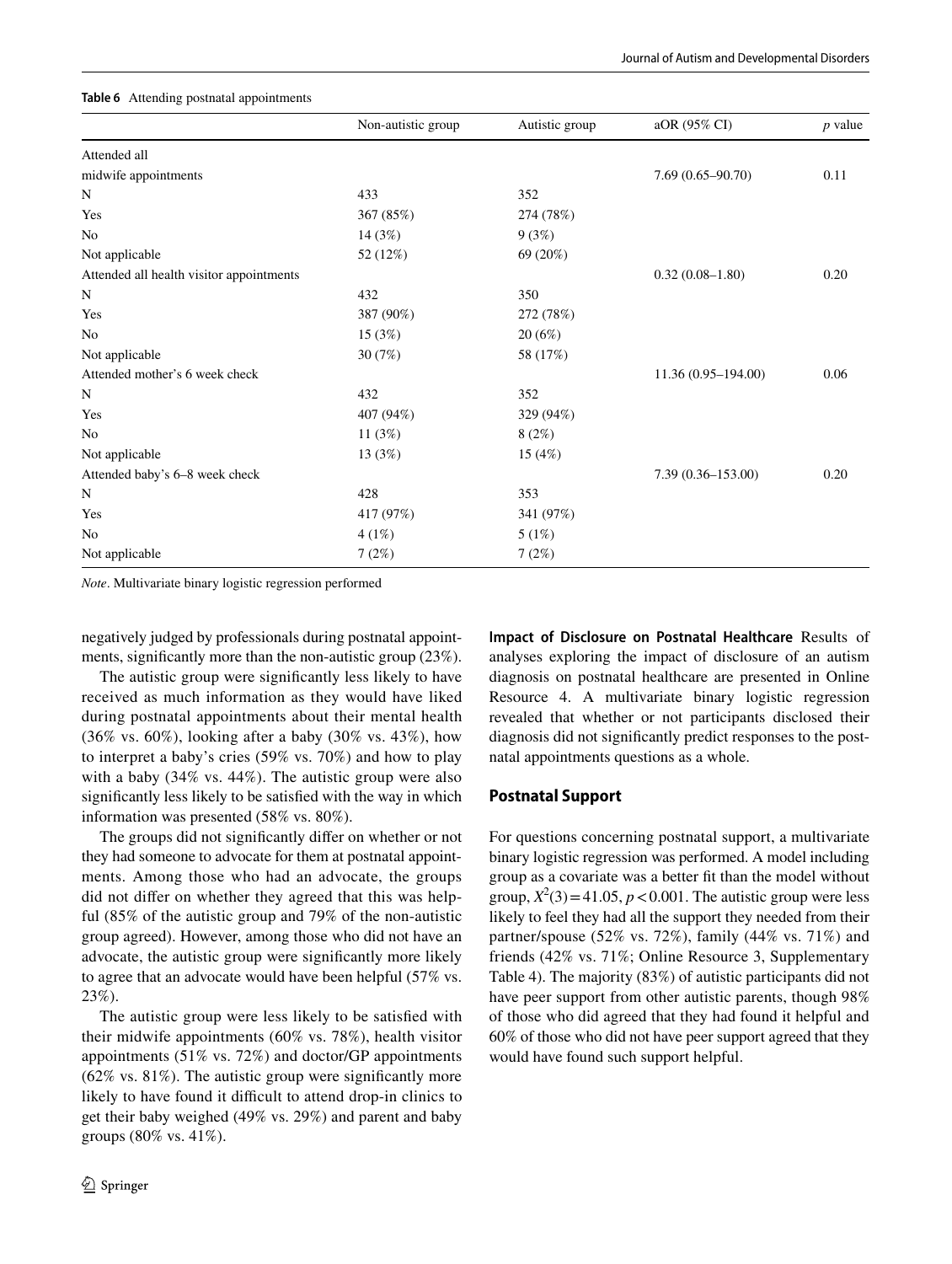## **Discussion**

This is the frst quantitative study focusing on the childbirth and postnatal experiences of autistic people. Evidence was found of atypical sensory and physical experiences during childbirth among autistic people in addition to less favourable perceptions of birth related and postnatal healthcare.

In terms of physical birth outcomes, no increased risk of induction or caesarean delivery was found in the present sample, in contrast with fndings from Sundelin et al. ([2018](#page-14-0)). Sundelin et al. [\(2018](#page-14-0)) suggest that increased risk of induction and elective caesarean may be due to a tendency for professionals to commence labour based on maternal wellbeing, possibly due to the stresses of different sensory processing among autistic people. If this is the case, this phenomenon may be less common in non-Swedish healthcare systems (such as the UK and other countries represented in the survey). It is also possible that the present study is underpowered to detect diferences in birth outcomes. The groups did difer, however, on their reports of the physical experiences of birth. For example, in keeping with prior fndings (Gardner et al., [2016](#page-13-14)), autistic people were more likely to feel overwhelmed by sensory input during childbirth. Similarly, autistic participants were more likely to feel overwhelmed by the sensory environment of a shared postnatal ward. These data highlight the need to make sensory accommodations for autistic people during childbirth and on the postnatal ward. The autistic group were also less likely to feel able to cope with physical symptoms following childbirth and less likely to know when to seek help with these. This complements prior fndings that people with disabilities are less likely to receive sufficient information about physical recovery after birth (Malouf et al., [2017\)](#page-13-2) and indicates that autistic people would beneft for greater information surrounding postnatal recovery.

The majority of autistic participants did not feel that professionals had an accurate understanding of what they were perceiving physically during birth and the autistic group were also less likely to feel aware of their bodily signals during labour. These fndings suggest that professionals may need to communicate diferently with autistic and nonautistic patients about their bodily signals during childbirth.

Autistic participants were less likely to feel that their birth plan was taken into account and their requests listened to during childbirth. This is in keeping with previous fndings that those with disabilities are less likely to feel that their concerns are taken seriously during labour (Henderson et al., [2018;](#page-13-6) Malouf et al., [2017](#page-13-2)). Furthermore, autistic participants were less likely to feel kept informed during the birth. This echoes previous fndings that autistic mothers are less likely to feel that the process of birth was adequately explained (Pohl et al., [2020\)](#page-13-16) as well as fndings that those with disabilities are less likely to be spoken to in a way they could understand during childbirth (Malouf et al., [2017\)](#page-13-2). These results indicate the need for communication adjustments for autistic people during childbirth. These adjustments could include clearer explanations and more time to process information, given that autistic people can fnd processing verbal information challenging in healthcare contexts (Nicolaidis et al., [2015;](#page-13-11) Raymaker et al., [2017\)](#page-13-10). It should be noted, however, that these accommodations may be less feasible during certain aspects of labour, such as the fnal stages.

Approximately a third of autistic participants reported having a meltdown or shutdown during the birth. Furthermore, the majority of autistic participants felt that their meltdown or shutdown was not handled optimally by professionals. This highlights the need for professionals to understand how to identify meltdowns and shutdowns among autistic patients and how to respond appropriately. While 17% of the non-autistic group reported a meltdown, only 8% reported shutting down during birth, perhaps indicating that nonautistic people are more likely to externalise than internalise their distress during childbirth. The opposite may be the case for autistic people (38% of whom reported shutting down vs. 29% who reported a meltdown). If this is the case, it would be important for professionals to be aware that distress during childbirth may be expressed diferently by autistic and non-autistic patients. Having an advocate present during childbirth may be particularly important for autistic people given issues of communication (Donovan, [2020\)](#page-13-15) and the possibility that shutting down during childbirth may make communication additionally challenging (as alluded to in the autistic participants' qualitative responses). Indeed, the majority of autistic participants felt favourably about having an advocate present during the birth (as well as during postnatal appointments). For those who did not have an advocate, the autistic group were more likely than the non-autistic group to feel that an advocate would have been benefcial.

Autistic participants had less favourable perceptions of postnatal healthcare than non-autistic participants. For example, while the autistic group were no less likely to attend postnatal appointments, they were more likely to fnd postnatal home visits stressful. This could potentially be due to worrying that their home would be judged by professionals, given that autistic people can feel judged by healthcare professionals (Pohl et al., [2020](#page-13-16); Rogers et al., [2017](#page-13-13)). Continuity of care during postnatal appointments was more likely to be considered important by the autistic group than the non-autistic group. Ensuring continuity of care may be an important adjustment that would improve postnatal healthcare for autistic people.

Participants tended to feel that professionals did not have a good understanding of autism during postnatal appointments. These findings fit with evidence that healthcare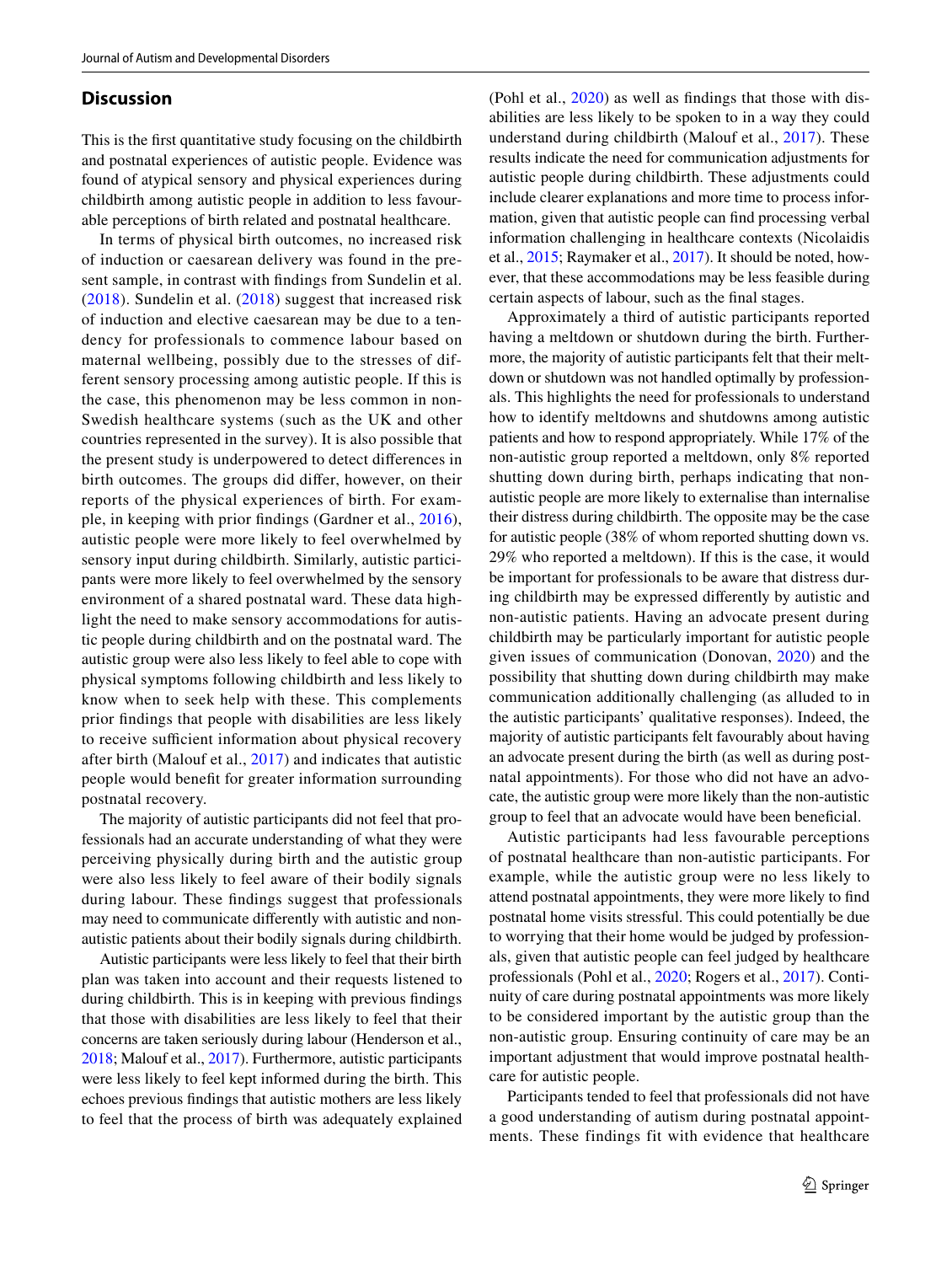professionals can lack knowledge about autism (Morris et al., [2019;](#page-13-12) Urbanowicz et al., [2020](#page-14-1)) and indicates the need for greater autism-related training for maternity care professionals. This lack of knowledge may be a barrier to the provision of adequate healthcare for autistic people and may have infuenced the fact that participants were often not ofered autism-related adjustments during postnatal appointments. However, some participants may not have received adjustments due to not having received a diagnosis of autism or not having disclosed their diagnosis. Indeed, participants tended not to disclose their autism diagnosis during postnatal appointments, echoing prior fndings that autistic mothers can be reluctant to disclose their diagnosis (Gardner et al., [2016](#page-13-14); Pohl et al., [2020](#page-13-16)). Participants may have chosen not to disclose for fear of negative attitudes from professionals. Indeed, autistic participants were more likely to feel judged by and unable to trust professionals, and less likely to feel treated with respect in postnatal appointments. Whether or not participants disclosed their diagnosis did not predict responses to the postnatal healthcare experiences questions, perhaps indicating that disclosing a diagnosis does not impact upon autistic people's experiences of postnatal healthcare. However, it is possible that non-significant results may be due to the small sample of those who did disclose; the issue of the impact of disclosure should be explored in larger samples.

Autistic participants were less likely to have received all the information they would have liked and less likely to be satisfed with how information was presented to them. This suggests the need for communication related adjustments for autistic people, such as being given the option of a variety of information formats (such as written or video formats), given difficulties processing verbal information (Nicolaidis et al., [2015](#page-13-11); Raymaker et al., [2017](#page-13-10)). This need to make communication adjustments for autistic patients fts with prior fndings that autistic people experience communication related barriers to healthcare (Nicolaidis et al., [2015](#page-13-11); Raymaker et al., [2017](#page-13-10)) including maternity care (Donovan, [2020;](#page-13-15) Rogers et al., [2017\)](#page-13-13). It also fts with fndings that those with disabilities are less likely to be spoken to by professionals in a way they can understand in postnatal appointments (Malouf et al., [2017](#page-13-2); Redshaw et al., [2013](#page-13-5)).

Adjustments to breastfeeding support may also be benefcial for autistic people. Similar to prior fndings (Pohl et al., [2020](#page-13-16)), autistic participants were no less likely to breastfeed (in fact they were slightly more likely to breastfeed than non-autistic participants), though unlike prior fndings (Pohl et al., [2020](#page-13-16)) autistic and non-autistic participants were just as likely to have difficulties breastfeeding. Autistic participants were, however, more likely to have difficulties breastfeeding due to sensory issues, as well as being less likely to fnd it easy to access breastfeeding support and less likely to feel

satisfed with support they received. This fts with prior fndings that people with disabilities are less likely to receive feeding support (Malouf et al., [2017\)](#page-13-2).

Consistent with prior findings of increased risk of postnatal depression among autistic mothers (Pohl et al., [2020](#page-13-16)), the autistic group were more likely to experience postnatal depression and anxiety. It is worth noting that it is not clear how the levels of postnatal depression and anxiety reported relate to participants' levels of depression and anxiety outside of the perinatal period; future longitudinal studies could tease apart these issues. Greater risk of postnatal depression and anxiety may in part be due to an increased prevalence of mental health difficulties among autistic people compared with the general population (Lai et al., [2019\)](#page-13-0) and may also be infuenced by additional stressors such as lower satisfaction with maternity care and sensory stressors during childbirth. These fndings indicate the need for greater monitoring of, and support for, postnatal mental health among autistic people.

Autistic people may also receive less support from informal sources such as partners, friends and family. Peer support from other autistic parents may be benefcial for autistic people, with peer support being desired by the majority of participants though only available for a minority.

## **Limitations**

Sampling bias may have afected results. The study was only accessible to those able to complete an online survey and as such the perspectives of some autistic parents, including those with lower verbal ability, may not have been captured. The sample may also be unrepresentative due to the predominantly white, western backgrounds of the participants. Furthermore, many of the autistic group did not have a diagnosis of autism. These parents may differ in their experiences from those with a diagnosis, such as being treated diferently by professionals and receiving fewer autism-related adjustments.

It is also not possible to determine whether the experiences represented are unique to autistic parents or common to parents with disabilities more broadly, given that a comparison group of parents with other disabilities was not included. It is possible that some group diferences may be attributable to other factors such as the presence of other disabilities or gender identity, as these variables were not controlled for.

The survey relies on retrospective self-report. Participants reported on experiences that often occurred several years ago and this may afect the reliability of their reporting. There is some evidence that autobiographical memory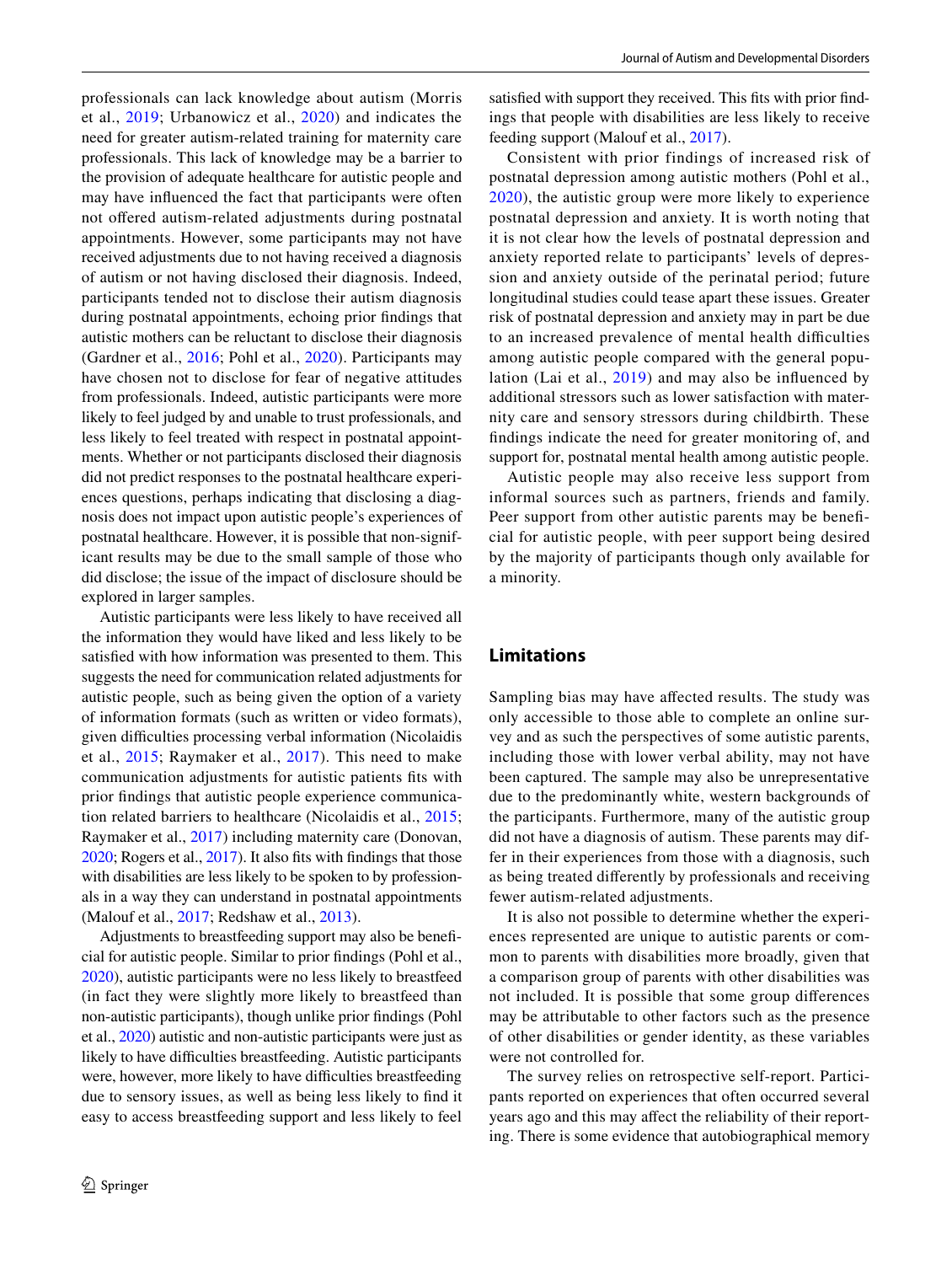may operate diferently for autistic and non-autistic people, with autistic people sometimes recalling fewer memories than non-autistic people during autobiographical memory tasks (Crane & Goddard, [2008](#page-13-21); Lind, [2010](#page-13-22)), and this may have affected the way that autistic and non-autistic participants responded to the survey. Retrospective reports may also be less relevant to current healthcare. Furthermore, participants reported on healthcare systems from a range of diferent countries, limiting the ability to draw conclusions specific to any particular system.

## **Conclusions**

This study identifies gaps in childbirth and postnatal healthcare for autistic people. During childbirth, there is a need for awareness among professionals about how to identify and respond to meltdowns and shutdowns, in addition to awareness of the non-normative ways that autistic people may experience and express physical sensations. Adjustments to the sensory environment should be made for autistic people during childbirth and where possible autistic people should be provided their own room on the postnatal ward due to sensory challenges.

The fndings also highlight the need for adjustments to postnatal appointments. These include continuity of care, the provision of information in a variety of formats and the option of an advocate. Due to potential difficulties accessing group-based support (such as breastfeeding support, drop-in clinics and parent and baby groups), the availability of one-to-one support, smaller classes or online classes may be benefcial. Autistic people may also beneft from support surrounding the sensory challenges of breastfeeding. The fndings also reveal a need for greater understanding of autism among birth-related and postnatal healthcare professionals. A lack of autism understanding among professionals may discourage autistic people from disclosing their diagnosis and may be a barrier to the implementation of autism-related adjustments. In addition, autistic people may have an increased risk of postnatal depression and anxiety, highlighting the need for efective mental health screening and support for autistic people during the postnatal period.

## **Directions for Further Research**

The fndings of this self-report study should be built upon with research exploring healthcare professionals' perspectives. This would help to establish the level of autismrelated knowledge maternity professionals possess and the attitudes they hold towards autistic parents. Whether or not an autistic person chooses to disclose their autism diagnosis may afect the healthcare they receive. Disclosure may lead to adjustments being made and greater understanding from professionals, however it may conversely lead to negative attitudes from professionals. Explorations of maternity professionals' perspectives may help to elucidate how professionals respond to a disclosure of an autism diagnosis. Qualitative work could explore experiences of disclosure from the perspective of autistic patients, including barriers to disclosing, and survey methods with larger samples could focus on diferences in healthcare experiences between those who have and have not disclosed. The causal mechanisms underlying increased risk of postnatal depression and anxiety should also be addressed, with both qualitative and quantitative studies assessing the role of potential predictors such as healthcare-related stressors, socio-economic factors, level of social support, hormonal factors and prior mental health history. Further research should also explore the perinatal experiences of those aspects of the autistic community commonly neglected in research by including samples with greater representation of diferent ethnicities, as well as non-speaking autistic people and those with intellectual disability.

**Supplementary Information** The online version contains supplementary material available at<https://doi.org/10.1007/s10803-022-05484-4>.

**Author contributions** Sarah Hampton: Conceptualisation, Methodology, Formal analysis, Investigation, Writing - Original Draft; Carrie Allison: Conceptualisation, Methodology, Writing - Review & Editing; Simon Baron-Cohen: Conceptualisation, Methodology, Resources, Writing - Review & Editing, Supervision; Rosemary Holt: Conceptualisation, Methodology, Writing - Review & Editing, Supervision.

**Funding** The authors disclosed receipt of the following fnancial support for the research, authorship, and/or publication of this article: This work was supported by the Cambridge University MRC Doctoral Training Programme consisting of funding from the Medical Research Council, the Pinsent Darwin fund and the Sackler Trust. SBC received funding from the Wellcome Trust 214322\Z\18\Z. For the purpose of Open Access, the author has applied a CC BY public copyright licence to any Author Accepted Manuscript version arising from this submission. In addition, SBC received funding from Innovative Medicines Initiative 2 Joint Undertaking (JU) under grant agreement No 777394. The JU receives support from the European Union's Horizon 2020 research and innovation programme and EFPIA and AUTISM SPEAKS, Autistica, SFARI. SBC also received funding from the Autism Research Trust, SFARI, the Templeton World Charitable Fund, the MRC, and the NIHR Cambridge Biomedical Research Centre. The research was supported by the National Institute for Health Research (NIHR) Collaboration for Leadership in Applied Health Research and Care East of England at Cambridgeshire and Peterborough NHS Foundation Trust. The views expressed are those of the authors and not necessarily those of the funders.

**Availability of data** The anonymised dataset is available on reasonable request from the corresponding author.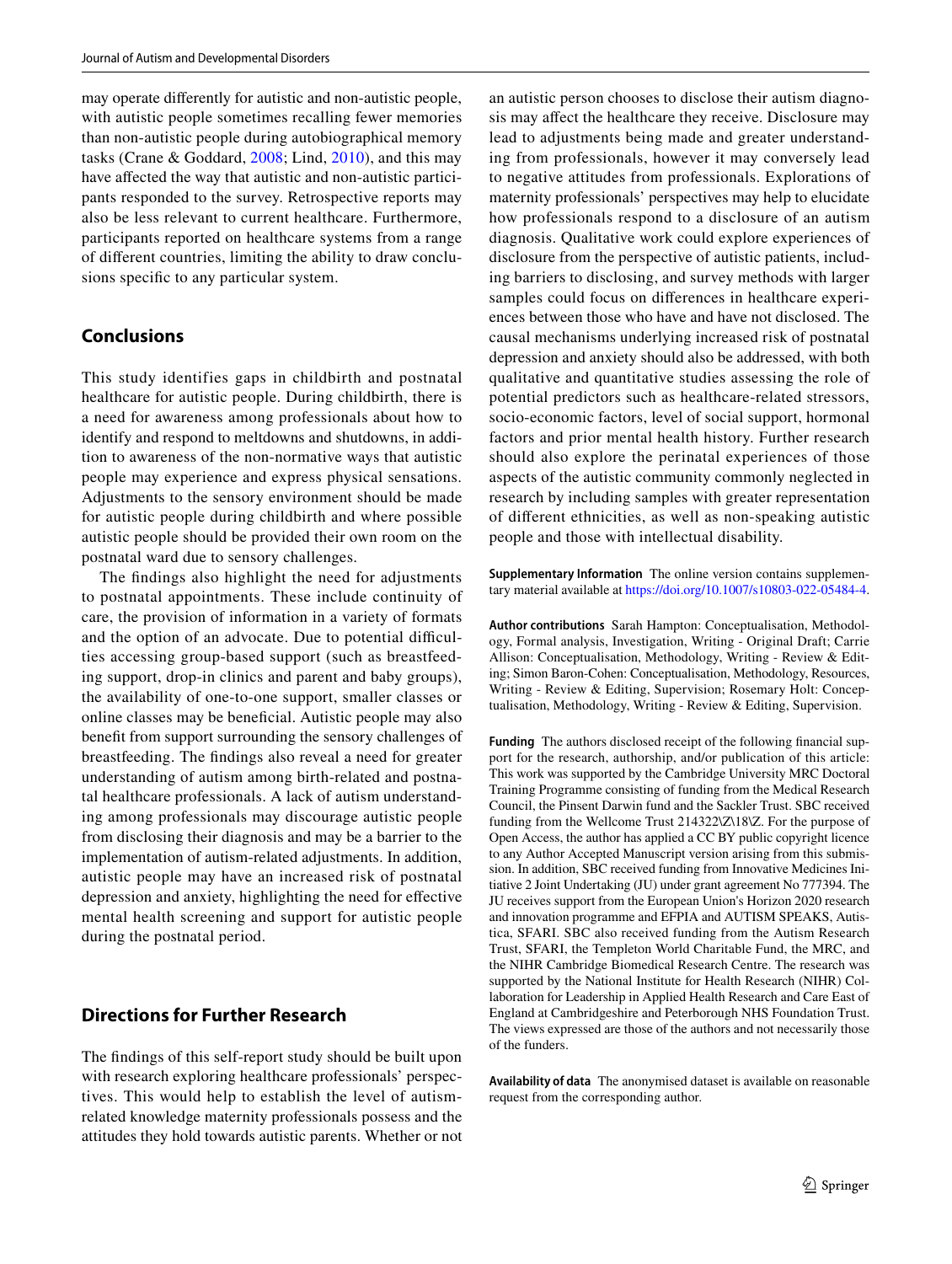**Conflict of interest** The authors have no conficts of interest to declare that are relevant to the content of this article.

**Ethical Approval** Ethical approval was obtained from the University of Cambridge Psychology Research Ethics Committee, PRE.2018.093 and the study was performed in accordance with the ethical standards laid down in the 1964 Declaration of Helsinki. All participants indicated informed consent electronically.

**Open Access** This article is licensed under a Creative Commons Attribution 4.0 International License, which permits use, sharing, adaptation, distribution and reproduction in any medium or format, as long as you give appropriate credit to the original author(s) and the source, provide a link to the Creative Commons licence, and indicate if changes were made. The images or other third party material in this article are included in the article's Creative Commons licence, unless indicated otherwise in a credit line to the material. If material is not included in the article's Creative Commons licence and your intended use is not permitted by statutory regulation or exceeds the permitted use, you will need to obtain permission directly from the copyright holder. To view a copy of this licence, visit <http://creativecommons.org/licenses/by/4.0/>.

## **References**

- <span id="page-13-17"></span>Allison, C., Auyeung, B., & Baron-Cohen, S. (2012). Toward brief "Red Flags" for autism screening: The Short Autism Spectrum Quotient and the Short Quantitative Checklist for Autism in toddlers in 1,000 cases and 3,000 controls [corrected]. *Journal of the American Academy of Child and Adolescent Psychiatry, 51*(2), 202–212.<https://doi.org/10.1016/j.jaac.2011.11.003>
- <span id="page-13-20"></span>Braun, V., & Clarke, V. (2006). Using thematic analysis in psychology. *Qualitative Research in Psychology, 3*(2), 77–101. [https://doi.org/](https://doi.org/10.1191/1478088706qp063oa) [10.1191/1478088706qp063oa](https://doi.org/10.1191/1478088706qp063oa)
- <span id="page-13-3"></span>Brown, H. K., Kirkham, Y. A., Cobigo, V., Lunsky, Y., & Vigod, S. N. (2016). Labour and delivery interventions in women with intellectual and developmental disabilities: A population-based cohort study. *Journal of Epidemiology and Community Health, 70*(3), 238–244.<https://doi.org/10.1136/jech-2015-206426>
- <span id="page-13-19"></span>Cohen, J. (1992). A power primer. *Psychological Bulletin, 112*(1), 155–159.<https://doi.org/10.1037//0033-2909.112.1.155>
- <span id="page-13-21"></span>Crane, L., & Goddard, L. (2008). Episodic and semantic autobiographical memory in adults with autism spectrum disorders. *Journal of Autism and Developmental Disorders, 38*(3), 498–506. [https://doi.](https://doi.org/10.1007/s10803-007-0420-2) [org/10.1007/s10803-007-0420-2](https://doi.org/10.1007/s10803-007-0420-2)
- <span id="page-13-15"></span>Donovan, J. (2020). Childbirth experiences of women with autism spectrum disorder in an acute care setting. *Nursing for Women's Health, 24*(3), 165–174. [https://doi.org/10.1016/j.nwh.2020.04.](https://doi.org/10.1016/j.nwh.2020.04.001) [001](https://doi.org/10.1016/j.nwh.2020.04.001)
- <span id="page-13-14"></span>Gardner, M., Suplee, P. D., Bloch, J., & Lecks, K. (2016). Exploratory study of childbearing experiences of women with asperger syndrome. *Nursing for Women's Health, 20*(1), 28–37. [https://doi.](https://doi.org/10.1016/j.nwh.2015.12.001) [org/10.1016/j.nwh.2015.12.001](https://doi.org/10.1016/j.nwh.2015.12.001)
- Hampton, S., Allison, C., Baron-Cohen, S. & Holt, R. Autistic people's perinatal experiences I: a survey of pregnancy experiences, under review.
- <span id="page-13-18"></span>Hampton, S., Man, J., Allison, C., Aydin, E., Baron-Cohen, S., & Holt, R. (2022). A qualitative exploration of autistic mothers' experiences II: Childbirth and postnatal experiences. *Autism*. [https://doi.](https://doi.org/10.1177/13623613211043701) [org/10.1177/13623613211043701](https://doi.org/10.1177/13623613211043701)
- <span id="page-13-6"></span>Henderson, J., Jomeen, J., & Redshaw, M. (2018). Care and selfreported outcomes of care experienced by women with mental health problems in pregnancy: Findings from a national survey. *Midwifery, 56*, 171–178. [https://doi.org/10.1016/j.midw.2017.10.](https://doi.org/10.1016/j.midw.2017.10.020) [020](https://doi.org/10.1016/j.midw.2017.10.020)
- <span id="page-13-9"></span>Höglund, B., Lindgren, P., & Larsson, M. (2013). Midwives' knowledge of, attitudes towards and experiences of caring for women with intellectual disability during pregnancy and childbirth: A cross-sectional study in Sweden. *Midwifery, 29*(8), 950–955. <https://doi.org/10.1016/j.midw.2012.12.002>
- <span id="page-13-8"></span>Homeyard, C., Montgomery, E., Chinn, D., & Patelarou, E. (2016). Current evidence on antenatal care provision for women with intellectual disabilities: A systematic review. *Midwifery, 32*, 45–57. <https://doi.org/10.1016/j.midw.2015.10.002>
- <span id="page-13-0"></span>Lai, M.-C., Kassee, C., Besney, R., Bonato, S., Hull, L., Mandy, W., Szatmari, P., & Ameis, S. H. (2019). Prevalence of co-occurring mental health diagnoses in the autism population: A systematic review and meta-analysis. *The Lancet Psychiatry, 6*(10), 819–829. [https://doi.org/10.1016/S2215-0366\(19\)30289-5](https://doi.org/10.1016/S2215-0366(19)30289-5)
- <span id="page-13-22"></span>Lind, S. E. (2010). Memory and the self in autism: A review and theoretical framework. *Autism, 14*(5), 430–456. [https://doi.org/10.](https://doi.org/10.1177/1362361309358700) [1177/1362361309358700](https://doi.org/10.1177/1362361309358700)
- <span id="page-13-2"></span>Malouf, R., Henderson, J., & Redshaw, M. (2017). Access and quality of maternity care for disabled women during pregnancy, birth and the postnatal period in England: Data from a national survey. *British Medical Journal Open, 7*(7), e016757. [https://doi.org/10.](https://doi.org/10.1136/bmjopen-2017-016757) [1136/bmjopen-2017-016757](https://doi.org/10.1136/bmjopen-2017-016757)
- <span id="page-13-4"></span>Mitra, M., Parish, S. L., Clements, K. M., Cui, X., & Diop, H. (2015). Pregnancy outcomes among women with intellectual and developmental disabilities. *American Journal of Preventive Medicine, 48*(3), 300–308.<https://doi.org/10.1016/j.amepre.2014.09.032>
- <span id="page-13-12"></span>Morris, R., Greenblatt, A., & Saini, M. (2019). Healthcare providers' experiences with autism: A scoping review. *Journal of Autism and Developmental Disorders, 49*(6), 2374–2388. [https://doi.org/10.](https://doi.org/10.1007/s10803-019-03912-6) [1007/s10803-019-03912-6](https://doi.org/10.1007/s10803-019-03912-6)
- <span id="page-13-11"></span>Nicolaidis, C., Raymaker, D. M., Ashkenazy, E., McDonald, K. E., Dern, S., Baggs, A. E., Kapp, S. K., Weiner, M., & Boisclair, W. C. (2015). "Respect the way I need to communicate with you": Healthcare experiences of adults on the autism spectrum. *Autism, 19*(7), 824–831.<https://doi.org/10.1177/1362361315576221>
- <span id="page-13-7"></span>Noonan, M., Jomeen, J., Galvin, R., & Doody, O. (2018). Survey of midwives' perinatal mental health knowledge, confdence, attitudes and learning needs. *Women and Birth: Journal of the Australian College of Midwives, 31*(6), e358–e366. [https://doi.org/10.](https://doi.org/10.1016/j.wombi.2018.02.002) [1016/j.wombi.2018.02.002](https://doi.org/10.1016/j.wombi.2018.02.002)
- <span id="page-13-16"></span>Pohl, A. L., Crockford, S. K., Blakemore, M., Allison, C., & Baron-Cohen, S. (2020). A comparative study of autistic and non-autistic women's experience of motherhood. *Molecular Autism, 11*(1), 3. <https://doi.org/10.1186/s13229-019-0304-2>
- <span id="page-13-10"></span>Raymaker, D. M., McDonald, K. E., Ashkenazy, E., Gerrity, M., Baggs, A. M., Kripke, C., Hourston, S., & Nicolaidis, C. (2017). Barriers to healthcare: Instrument development and comparison between autistic adults and adults with and without other disabilities. *Autism, 21*(8), 972–984. [https://doi.org/10.1177/13623](https://doi.org/10.1177/1362361316661261) [61316661261](https://doi.org/10.1177/1362361316661261)
- <span id="page-13-5"></span>Redshaw, M., Malouf, R., Gao, H., & Gray, R. (2013). Women with disability: The experience of maternity care during pregnancy, labour and birth and the postnatal period. *BMC Pregnancy and Childbirth, 13*(1), 174. <https://doi.org/10.1186/1471-2393-13-174>
- <span id="page-13-13"></span>Rogers, C., Lepherd, L., Ganguly, R., & Jacob-Rogers, S. (2017). Perinatal issues for women with high functioning autism spectrum disorder. *Women and Birth, 30*(2), e89–e95. [https://doi.org/10.](https://doi.org/10.1016/j.wombi.2016.09.009) [1016/j.wombi.2016.09.009](https://doi.org/10.1016/j.wombi.2016.09.009)
- <span id="page-13-1"></span>Rydzewska, E., Hughes-McCormack, L. A., Gillberg, C., Henderson, A., MacIntyre, C., Rintoul, J., & Cooper, S.-A. (2019). Prevalence of sensory impairments, physical and intellectual disabilities,